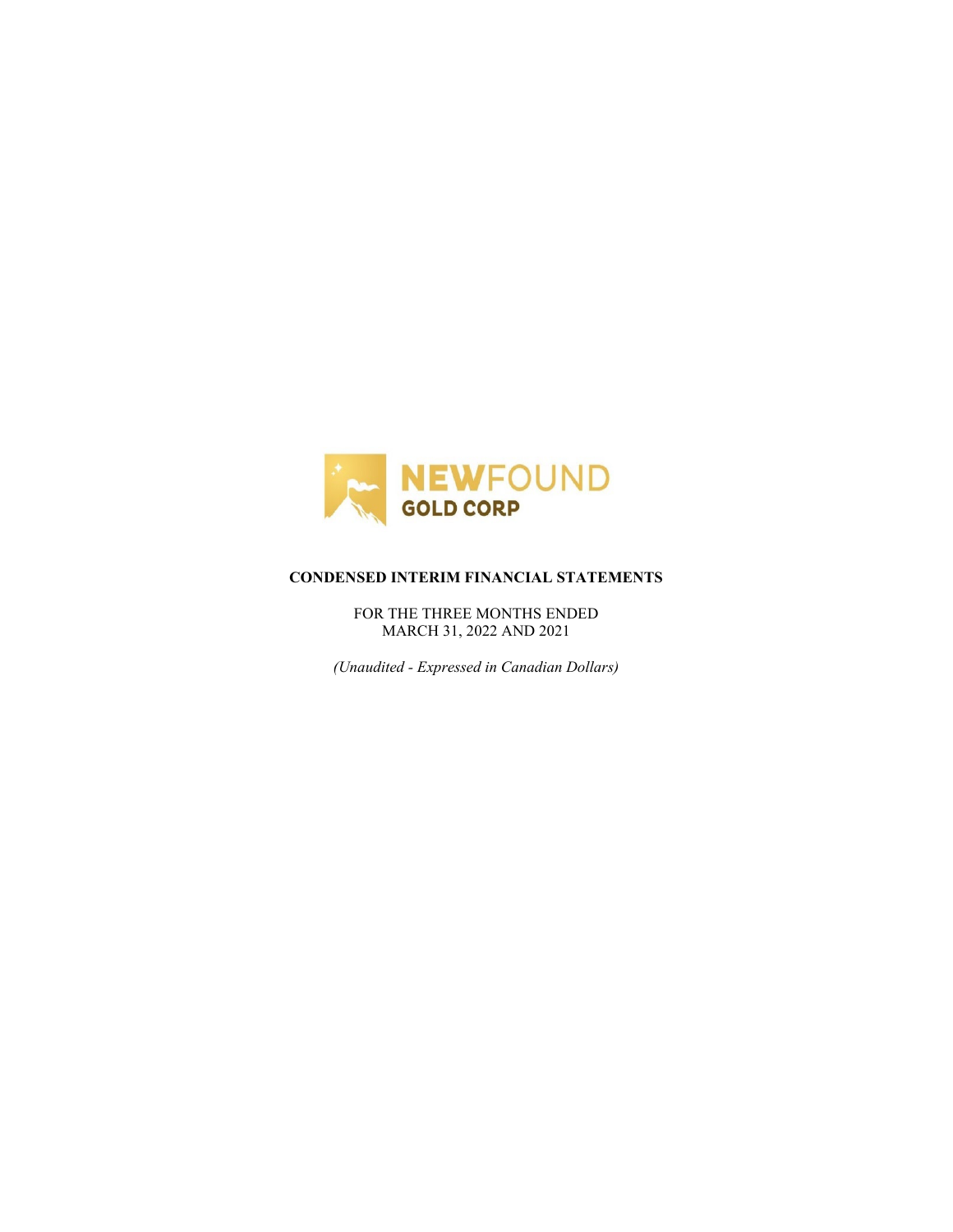# **New Found Gold Corp. Condensed Interim Statements of Financial Position**

*(Unaudited - Expressed in Canadian Dollars)*

|                                              |                          | March 31,       | December 31, |
|----------------------------------------------|--------------------------|-----------------|--------------|
|                                              |                          | 2022            | 2021         |
|                                              | Note                     | \$              | \$           |
| <b>ASSETS</b>                                |                          |                 |              |
| <b>Current assets</b>                        |                          |                 |              |
| Cash                                         |                          | 84,713,594      | 100,484,576  |
| Investments, at fair value                   | 5                        | 21,687,859      | 31,942,458   |
| Prepaid expenses and deposits                | 6                        | 1,920,472       | 2,179,057    |
| Sales taxes recoverable                      |                          | 2,162,374       | 1,807,182    |
| Other assets                                 |                          | 59,379          | 107,376      |
| <b>Total current assets</b>                  |                          | 110,543,678     | 136,520,649  |
| <b>Non-current assets</b>                    |                          |                 |              |
| Exploration and evaluation assets            | 3                        | 8,527,880       | 8,525,481    |
| Property and equipment                       | $\overline{\mathcal{A}}$ | 4,370,530       | 2,914,459    |
| Right-of-use assets                          | 8                        | 82,295          | 97,258       |
| <b>Total non-current assets</b>              |                          | 12,980,705      | 11,537,198   |
|                                              |                          |                 |              |
| <b>Total Assets</b>                          |                          | 123,524,383     | 148,057,847  |
|                                              |                          |                 |              |
| <b>LIABILITIES</b>                           |                          |                 |              |
| <b>Current liabilities</b>                   |                          |                 |              |
| Accounts payable and accrued liabilities     | 10                       | 3,359,098       | 2,573,200    |
| Flow-through share premium                   | 7                        | 6,863,408       | 10,129,196   |
| Lease liabilities                            | 8                        | 39,898          | 54,250       |
| <b>Total current liabilities</b>             |                          | 10,262,404      | 12,756,646   |
| Flow-through share premium                   | 7                        | 12,600,000      | 12,600,000   |
| Lease liabilities                            | 8                        | 46,619          | 46,600       |
| <b>Total non-current liabilities</b>         |                          | 12,646,619      | 12,646,600   |
| <b>Total liabilities</b>                     |                          | 22,909,023      | 25,403,246   |
|                                              |                          |                 |              |
| <b>EQUITY</b>                                |                          |                 |              |
| Share capital                                | 9                        | 181,901,252     | 181,795,493  |
| Reserves                                     | 9                        | 30,738,583      | 30,474,764   |
| Deficit                                      |                          | (112, 024, 475) | (89,615,656) |
| <b>Total equity</b>                          |                          | 100,615,360     | 122,654,601  |
| <b>Total Liabilities and Equity</b>          |                          | 123,524,383     | 148,057,847  |
| <b>NATURE OF OPERATIONS (Note 1)</b>         |                          |                 |              |
| <b>COMMITMENTS AND CONTINGENCY (Note 14)</b> |                          |                 |              |

# **SUBSEQUENT EVENTS (Note 17)**

These financial statements are authorized for issue by the Board of Directors on May 16, 2022. They are signed on the Company's behalf by:

*"Collin Kettell"* , Director

"*Douglas Hurst*" , Director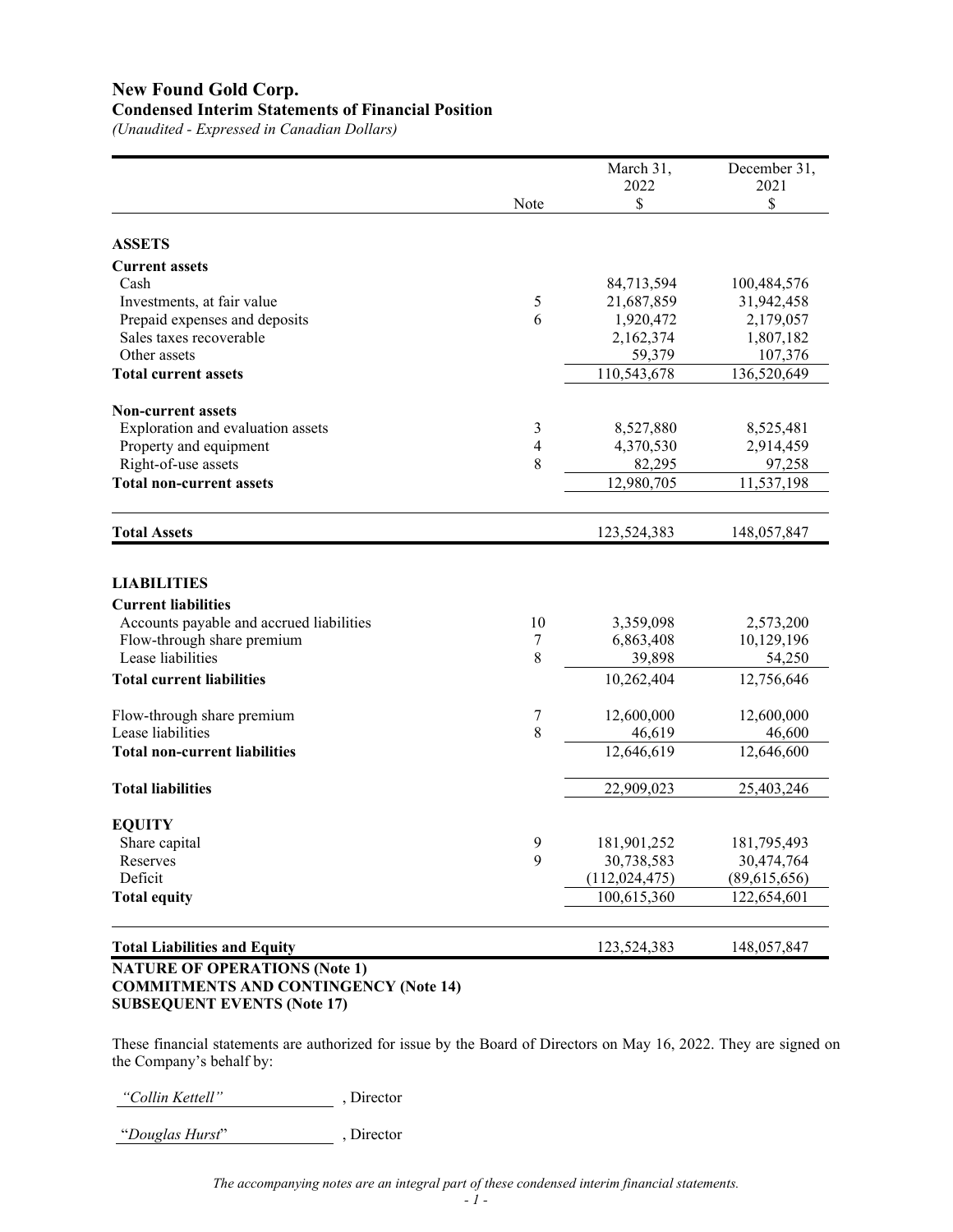# **New Found Gold Corp. Condensed Interim Statements of Loss and Comprehensive Loss**

*(Unaudited - Expressed in Canadian Dollars)*

|                                                                          |      | Three months ended March 31, |             |  |  |
|--------------------------------------------------------------------------|------|------------------------------|-------------|--|--|
|                                                                          |      | 2022                         | 2021        |  |  |
|                                                                          | Note | \$                           | \$          |  |  |
|                                                                          |      |                              |             |  |  |
| <b>Expenses</b>                                                          |      |                              |             |  |  |
| Corporate development and investor relations                             |      | 240,788                      | 273,676     |  |  |
| Depreciation                                                             | 4,8  | 229,861                      | 94,842      |  |  |
| Exploration and evaluation expenditures                                  | 3,10 | 13,263,775                   | 6,995,710   |  |  |
| Office and sundry                                                        |      | 347,258                      | 41,992      |  |  |
| Professional fees                                                        | 10   | 217,714                      | 312,081     |  |  |
| Salaries and consulting                                                  | 10   | 575,744                      | 501,321     |  |  |
| Share-based compensation                                                 | 9    | 303,442                      |             |  |  |
| Transfer agent and regulatory fees                                       |      | 235,900                      | 39,706      |  |  |
| Travel                                                                   |      | 43,404                       |             |  |  |
| Loss from operating activities                                           |      | (15, 457, 886)               | (8,259,328) |  |  |
| Settlement of flow-through share premium                                 | 7    | 3,265,788                    | 185,431     |  |  |
| Foreign exchange (loss) gain                                             |      | (4,236)                      | 648         |  |  |
| Interest expense                                                         |      | (2,991)                      | (1,440)     |  |  |
| Interest income                                                          |      | 45,105                       | 39,417      |  |  |
| Net realized gains on disposal of investments                            | 5    |                              | 204,230     |  |  |
| Net change in unrealized (losses) gains on investments                   | 5    | (10, 254, 599)               | 2,439,698   |  |  |
| Loss and comprehensive loss for the period                               |      | (22, 408, 819)               | (5,391,344) |  |  |
| Loss per share $-$ basic and diluted $(\$)$                              | 11   | (0.14)                       | (0.04)      |  |  |
| Weighted average number of common shares outstanding - basic and diluted |      | 164,241,677                  | 149,024,029 |  |  |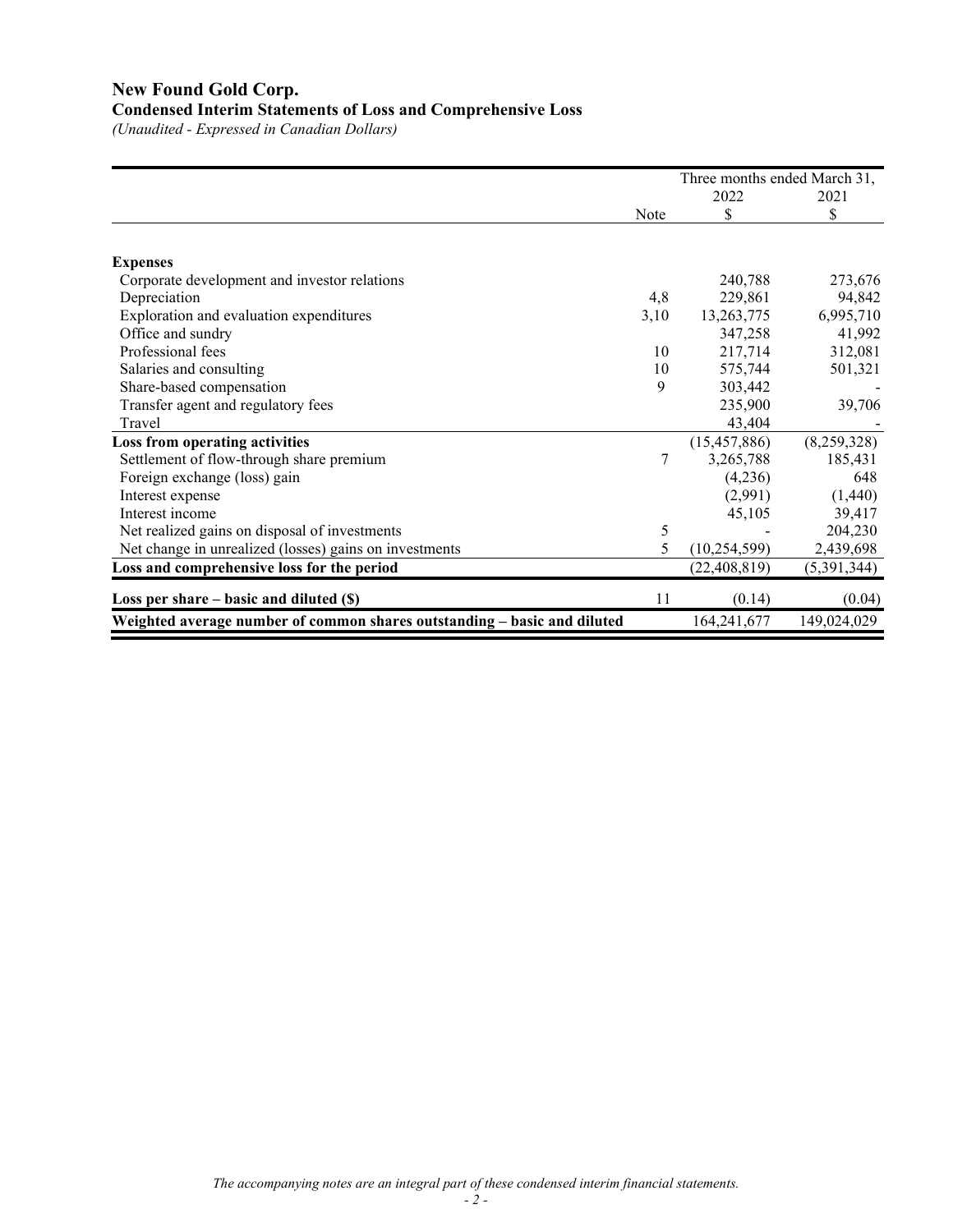# **New Found Gold Corp. Condensed Interim Statements of Cash Flows**

*(Unaudited - Expressed in Canadian Dollars)*

|                                                                               | Three months ended March 31,<br>2022<br>\$ | 2021<br>\$           |
|-------------------------------------------------------------------------------|--------------------------------------------|----------------------|
|                                                                               |                                            |                      |
|                                                                               |                                            |                      |
| Cash flows from operating activities<br>Loss for the period                   | (22, 408, 819)                             | (5,391,344)          |
| Adjustments for:                                                              |                                            |                      |
| Depreciation                                                                  | 229,861                                    | 94,842               |
| Interest expense                                                              | 2,991                                      | 1,440                |
| Settlement of flow-through share premium                                      | (3,265,788)                                | (185, 431)           |
| Share-based compensation                                                      | 303,442                                    |                      |
| Net realized (gains) on disposal of investments                               |                                            | (204, 230)           |
| Net change in unrealized losses (gains) on investments                        | 10,254,599                                 | (2,439,698)          |
|                                                                               | (14,883,714)                               | (8, 124, 421)        |
|                                                                               |                                            |                      |
| Change in non-cash working capital items:<br>(Increase) in amounts receivable |                                            |                      |
| Decrease (increase) in prepaid expenses and deposits                          | 299,850                                    | (76,500)             |
|                                                                               |                                            | (674, 411)           |
| (Increase) in sales taxes recoverable<br>Decrease in other assets             | (355, 192)                                 | (33, 441)            |
|                                                                               | 47,997                                     |                      |
| Increase in accounts payable and accrued liabilities                          | 1,073,169                                  | 1,736,511            |
| Net cash used in operating activities                                         | (13, 817, 890)                             | (7, 172, 262)        |
| Cash flows from investing activities                                          |                                            |                      |
| Expenditures on claim staking and license renewals                            | (2,399)                                    |                      |
| Proceeds on disposal of investments                                           |                                            | 973,360              |
| Purchases of property and equipment                                           | (1,988,250)                                | (563, 556)           |
| Net cash (used in) generated from investing activities                        | (1,990,649)                                | 409,804              |
|                                                                               |                                            |                      |
| <b>Cash flows from financing activities</b>                                   |                                            |                      |
| Stock options exercised<br>Warrants exercised                                 | 47,731                                     | 81,050               |
|                                                                               | 18,405<br>(25,588)                         | 381,539<br>(21, 810) |
| Lease payments<br>Interest expense on lease liabilities                       | (2,991)                                    | (1,440)              |
| Net cash generated from financing activities                                  | 37,557                                     | 439,339              |
|                                                                               |                                            |                      |
| Net (decrease) in cash                                                        | (15,770,982)                               | (6,323,119)          |
| Cash at beginning of period                                                   | 100,484,576                                | 47,731,125           |
|                                                                               |                                            |                      |
| Cash at end of period                                                         | 84,713,594                                 | 41,408,006           |

**SUPPLEMENTAL DISCLOSURE WITH RESPECT TO CASH FLOWS (Note 12)**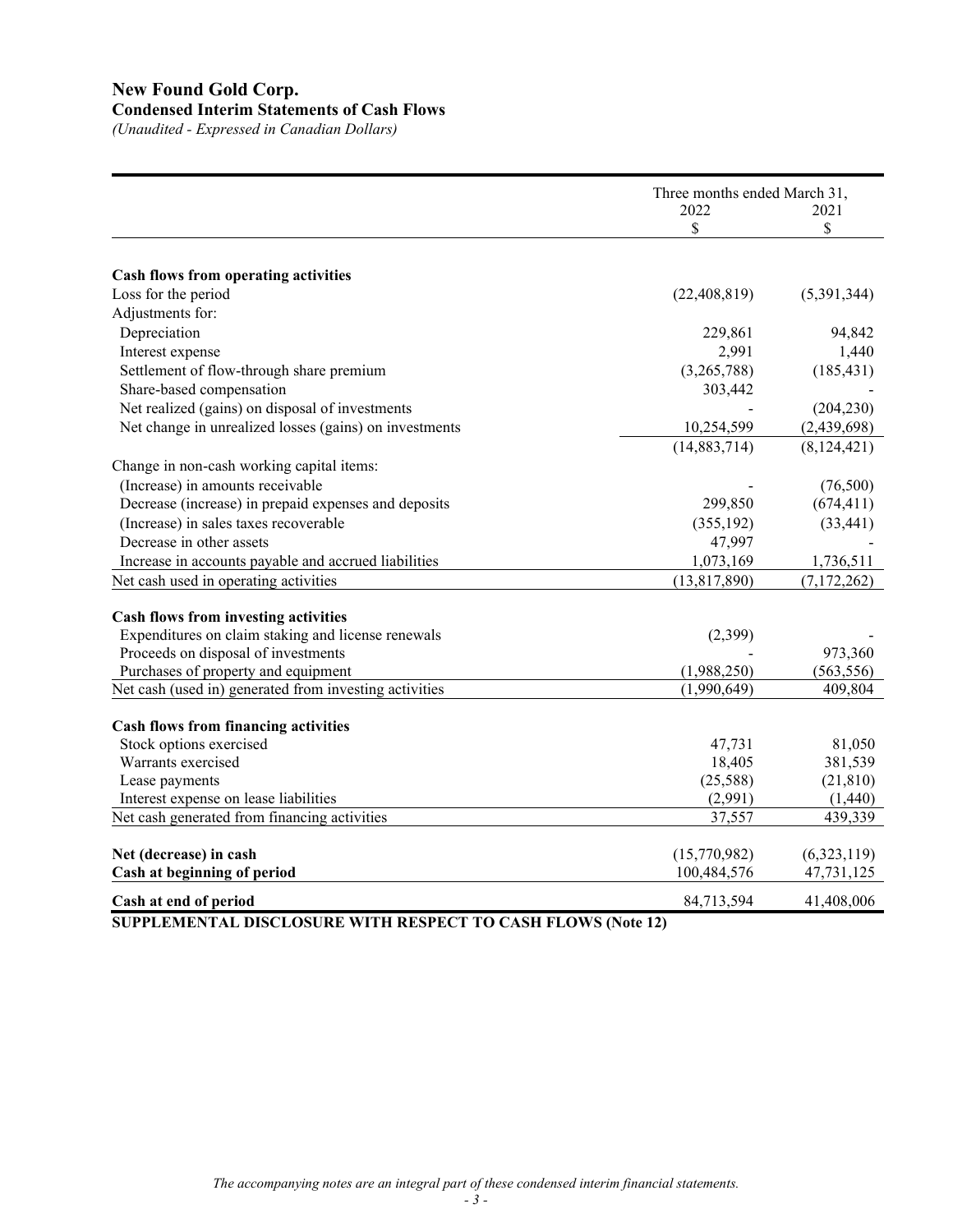# **New Found Gold Corp. Condensed Interim Statements of Changes in Equity**

*(Unaudited - Expressed in Canadian Dollars)*

|                                                                     | Share capital              |                | <b>Reserves</b>                                        |               |                 |                     |
|---------------------------------------------------------------------|----------------------------|----------------|--------------------------------------------------------|---------------|-----------------|---------------------|
|                                                                     | <b>Number</b><br>of shares | Amount<br>\$   | <b>Equity settled</b><br>share-based<br>payments<br>\$ | Warrants<br>S | Deficit<br>\$   | <b>Total equity</b> |
| Balance at December 31, 2020                                        | 148,684,523                | 87,668,764     | 23,704,337                                             | 504,325       | (38, 975, 581)  | 72,901,845          |
| Stock options exercised                                             | 115,000                    | 141,472        | (60, 422)                                              |               |                 | 81,050              |
| Warrants exercised                                                  | 291,830                    | 542,054        |                                                        | (160, 515)    |                 | 381,539             |
| Total comprehensive loss for the period                             |                            |                |                                                        |               | (5,391,344)     | (5,391,344)         |
| Balance at March 31, 2021                                           | 149,091,353                | 88,352,290     | 23,643,915                                             | 343,810       | (44,366,925)    | 67,973,090          |
| Issued pursuant to acquisition of exploration and evaluation assets | 458,823                    | 3,505,408      |                                                        |               |                 | 3,505,408           |
| Flow-through shares issued in private placements                    | 12,905,500                 | 120,501,665    |                                                        |               | $\blacksquare$  | 120,501,665         |
| Share issue costs                                                   |                            | (4,457,654)    |                                                        |               |                 | (4,457,654)         |
| Flow-through share premium                                          | $\blacksquare$             | (29, 161, 495) |                                                        |               |                 | (29, 161, 495)      |
| Share-based compensation                                            |                            |                | 7,612,214                                              |               |                 | 7,612,214           |
| Stock options exercised                                             | 1,158,000                  | 1,955,510      | (800, 390)                                             |               |                 | 1,155,120           |
| Warrants exercised                                                  | 592,024                    | 1,099,769      |                                                        | (324, 785)    |                 | 774,984             |
| Total comprehensive loss for the period                             |                            |                |                                                        |               | (45, 248, 731)  | (45, 248, 731)      |
| Balance at December 31, 2021                                        | 164,205,700                | 181,795,493    | 30,455,739                                             | 19,025        | (89,615,656)    | 122,654,601         |
| Share-based compensation                                            |                            |                | 303,442                                                |               |                 | 303,442             |
| Stock options exercised                                             | 26,875                     | 82,620         | (34, 889)                                              |               |                 | 47,731              |
| Warrants exercised                                                  | 12,270                     | 23,139         |                                                        | (4, 734)      |                 | 18,405              |
| Total comprehensive loss for the period                             |                            |                |                                                        |               | (22, 408, 819)  | (22, 408, 819)      |
| Balance at March 31, 2022                                           | 164,244,845                | 181,901,252    | 30,724,292                                             | 14,291        | (112, 024, 475) | 100,615,360         |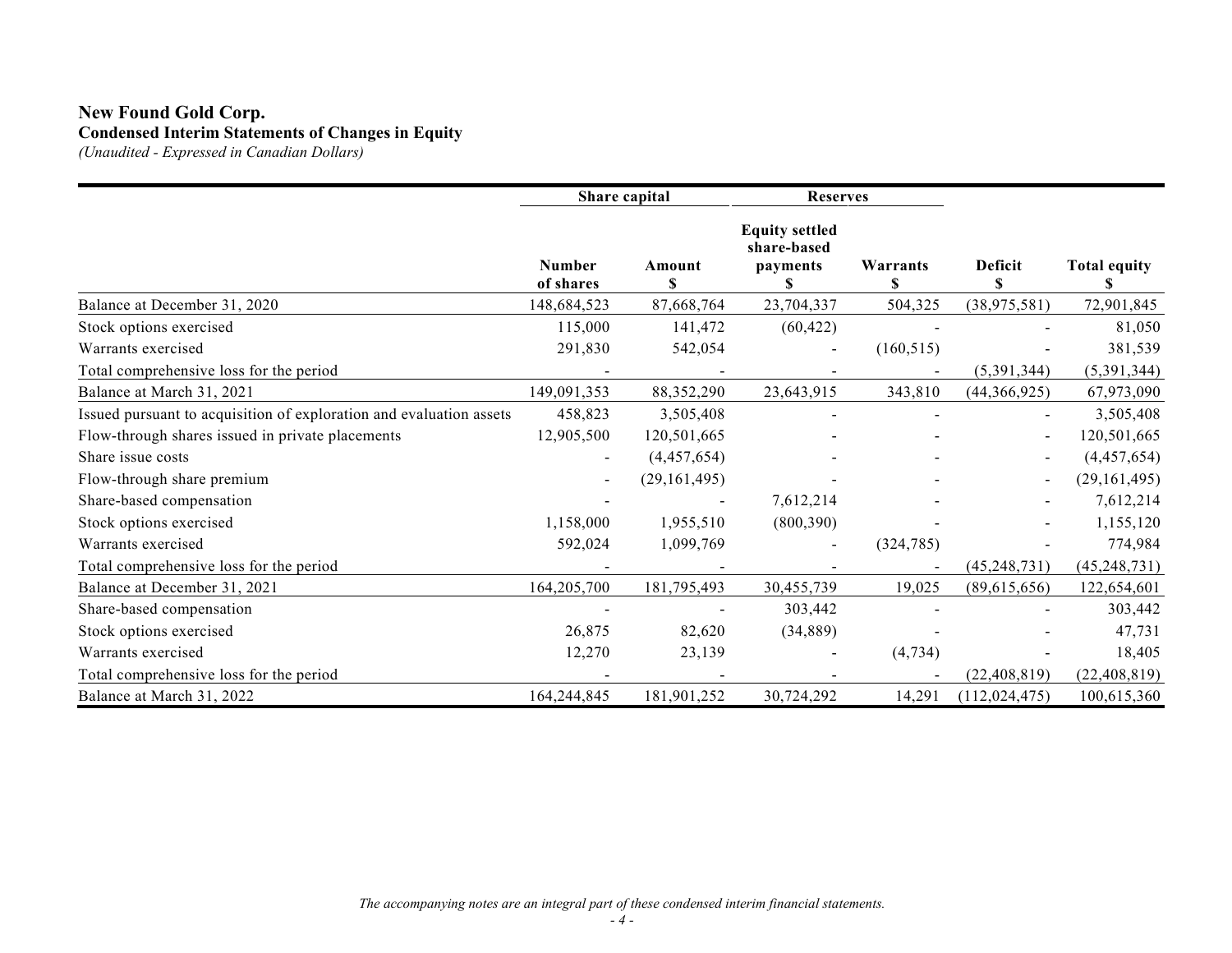Notes to the Condensed Interim Financial Statements For the three months ended March 31, 2022 and 2021 *(Unaudited - Expressed in Canadian Dollars Unless Otherwise Noted)*

## **1. NATURE OF OPERATIONS**

New Found Gold Corp. (the "Company") was incorporated on January 6, 2016, under the Business Corporations Act in the Province of Ontario. On June 23, 2020, the Company continued as a British Columbia corporation under the Business Corporations Act in the Province of British Columbia. The Company's registered office is located at Suite 2600 – 595 Burrard Street, Vancouver, British Columbia V7X 1L3.

The Company is a mineral exploration company engaged in the acquisition, exploration and evaluation of resource properties with a focus on gold properties located in the Provinces of Newfoundland and Labrador and Ontario, Canada. The Company's exploration and evaluation assets presently have no proven or probable reserves, and on the basis of information to date, it has not yet determined whether these properties contain economically recoverable resources. The recoverability of amounts shown for exploration and evaluation assets are dependent upon the existence of economically recoverable reserves, the ability of the Company to obtain necessary financing to complete the development of those reserves and upon future profitable production.

On March 11, 2020, the World Health Organization declared the global outbreak of a novel coronavirus identified as "COVID-19" a global pandemic. In order to combat the spread of COVID-19, governments worldwide have enacted emergency measures including travel bans, legally enforced or self-imposed quarantine periods, social distancing and business and organization closures. These measures have caused material disruptions to businesses, governments and other organizations resulting in an economic slowdown and increased volatility in national and global equity and commodity markets. Central banks and governments, including Canadian federal and provincial governments, have reacted with significant monetary and fiscal interventions designed to stabilize economic conditions. The duration and impact of the COVID-19 outbreak is unknown at this time, as is the efficacy of any interventions. Significant economic and social impacts have limited the Company's ability to continue its exploration and evaluation activities as intended. It is not possible to reliably estimate the length and severity of these developments and the impact on the financial results and condition of the Company and its operations in future periods.

These condensed interim financial statements were approved by the Board of Directors of the Company on May 16, 2022.

## **2. SIGNIFICANT ACCOUNTING POLICIES**

The principal accounting policies applied in the preparation of these financial statements are set out below.

#### **a) Statement of compliance**

The Company's condensed interim financial statements have been prepared in accordance with International Financial Reporting Standards ("IFRS"), as applicable to interim financial reports including International Accounting Standards 34 "Interim Financial Reporting" issued by the International Accounting Standards Board ("IASB").

These condensed interim financial statements do not include all the information and note disclosures required by IFRS for annual financial statements and should be read in conjunction with the annual financial statements for the year ended December 31, 2021, which have been prepared in accordance with IFRS, as issued by the IASB and included in Part I of the Handbook of the Chartered Professional Accountants of Canada and consistent with interpretations of the International Financial Reporting Interpretations Committee ("IFRIC").

The policies applied in these condensed interim financial statements are the same as those applied in the most recent annual financial statements and were consistently applied to all the periods presented.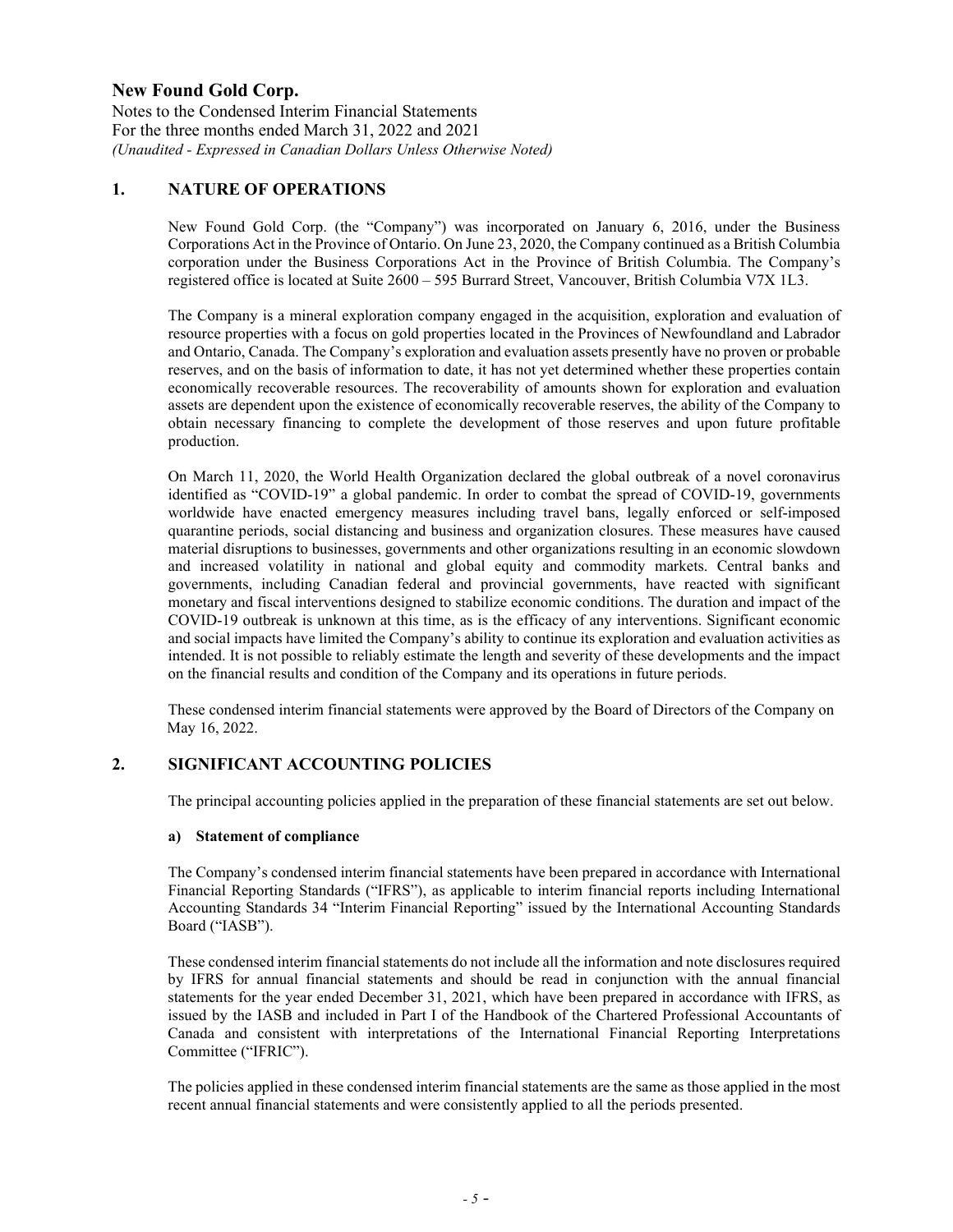Notes to the Condensed Interim Financial Statements For the three months ended March 31, 2022 and 2021 *(Unaudited - Expressed in Canadian Dollars Unless Otherwise Noted)*

## **2. SIGNIFICANT ACCOUNTING POLICIES** (continued)

### **b) Basis of presentation**

These condensed interim financial statements are expressed in Canadian dollars and have been prepared on a historical cost basis except for financial instruments classified as subsequently measured at fair value. In addition, these financial statements have been prepared using the accrual basis of accounting, except for cash flow information.

## **c) Significant Accounting Estimates and Judgments**

The preparation of these condensed interim financial statements requires management to make certain estimates, judgments and assumptions that affect the reported amounts of assets and liabilities at the date of the financial statements and reported amounts of expenses during the reporting period. Actual outcomes could differ from these estimates.

These condensed interim financial statements include estimates which, by their nature, are uncertain. The impacts of such estimates may be pervasive throughout the financial statements, and may require accounting adjustments based on future occurrences. Revisions to accounting estimates are recognized in the period in which the estimate is revised and future periods if the revision affects both current and future periods. These estimates are based on historical experience, current and future economic conditions and other factors, including expectations of future events that are believed to be reasonable under the circumstances.

Significant assumptions about the future and other sources of estimation uncertainty that management has made at year end that could result in a material adjustment to the carrying amounts of assets and liabilities, in the event that actual results differ from assumptions made, relate to the following:

## **(i) Critical accounting estimates**

#### *Valuation of Options Granted and Warrants Issued*

The fair value of common share purchase options granted and warrants issued is determined at the issue date using the Black-Scholes option pricing model. The Black-Scholes model involves six key inputs to determine the fair value of an option, which are: risk-free interest rate, exercise price, market price at the grant date, expected dividend yield, expected life, and expected volatility. Certain of the inputs are estimates that involve considerable judgment and are or could be affected by significant factors that are out of the Company's control. The Company is also required to estimate the future forfeiture rate of options based on historical information in its calculation of share-based payments expense. These estimates impact the values of share-based compensation expense, share capital, and reserves.

#### *Fair Value of Financial Derivatives*

Investments in warrants that are not traded on a recognized securities exchange do not have a readily available market value. When there are sufficient and reliable market inputs, a Black-Scholes option pricing model is used. The Black-Scholes model involves six key inputs to determine the fair value of a warrant, which include: risk free interest rate, exercise price, market price at the grant date, expected dividend yield, expected life, and expected volatility. Certain of the inputs are estimates that involve considerable judgment and are or could be affected by significant factors that are out of the Company's control.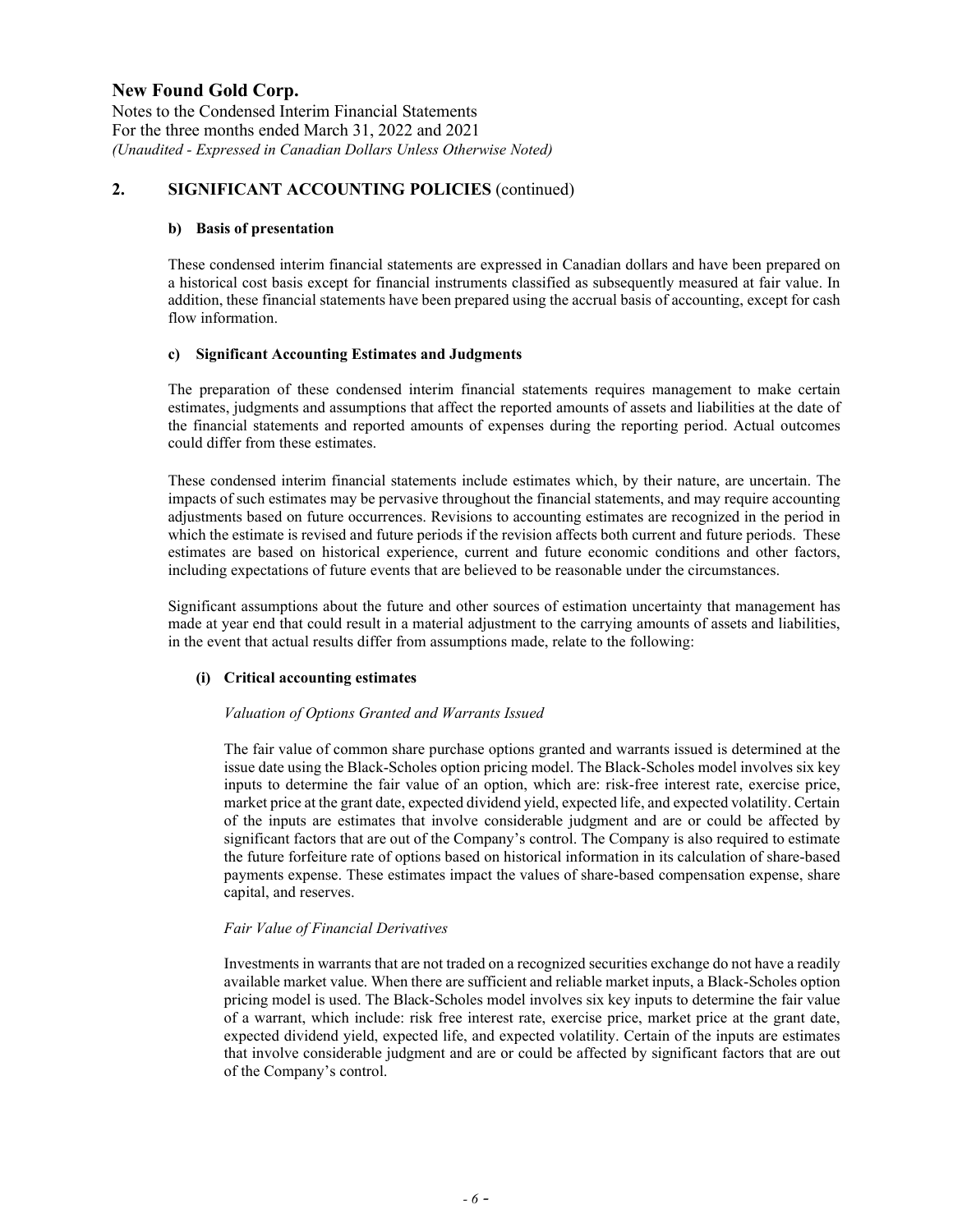Notes to the Condensed Interim Financial Statements For the three months ended March 31, 2022 and 2021 *(Unaudited - Expressed in Canadian Dollars Unless Otherwise Noted)*

## **2. SIGNIFICANT ACCOUNTING POLICIES** (continued)

### **c) Significant Accounting Estimates and Judgments** (continued)

### **(i) Critical accounting estimates** (continued)

### *Fair Value of Investments in Private Companies*

The determination of fair value requires judgment and is based on market information, where available and appropriate. All privately-held investments are initially recorded at the transaction price, being the fair value at the time of acquisition. Thereafter, at each reporting period, the fair value of an investment may be adjusted using one or more of the valuation indicators described below. These are included in Level 3 in Note 15.

Company-specific information is considered when determining whether the fair value of a privately-held investment should be adjusted upward or downward at the end of each reporting period. In addition to company-specific information, the Company will take into account trends in general market conditions and the share performance of comparable publicly-traded companies when valuing privately-held investments.

The absence of the occurrence of any of these events, any significant change in trends in general market conditions, or any significant change in share performance of comparable publicly-traded companies indicates generally that the fair value of the investment has not materially changed.

### *Computation of Income Taxes*

The determination of tax expense for the period and deferred tax assets and liabilities involves significant estimation and judgment by management. In determining these amounts, management interprets tax legislation in a variety of jurisdictions and make estimates of the expected timing of the reversal of deferred tax assets and liabilities. Management also makes estimates of future earnings which affect the extent to which potential future tax benefits may be used.

The Company is subject to assessments by taxation authorities, which may interpret legislation differently. These differences may affect the final amount or the timing of the payment of taxes. We provide for such differences where known based on our best estimate of the probable outcome of these matters.

## *Shares Issued to Acquire Exploration and Evaluation Assets*

From time to time, the Company issues common shares in the course of acquiring exploration and evaluation assets. When shares are issued without cash consideration, the transaction is recognized at the fair value of the assets received. In the event that the fair value of the assets cannot be reliably determined, the Company will recognize the transaction at the fair value of the shares issued. These estimates impact the value of share capital and exploration and evaluation assets.

## *Valuation of Flow-Through Premium*

The determination of the valuation of flow-through premium and warrants in equity units is subject to significant judgment and estimates. The flow-through premium is valued as the estimated premium that investors pay for the flow-through feature, being the portion in excess of the market value of shares without the flow-through feature issued in concurrent private placement financing.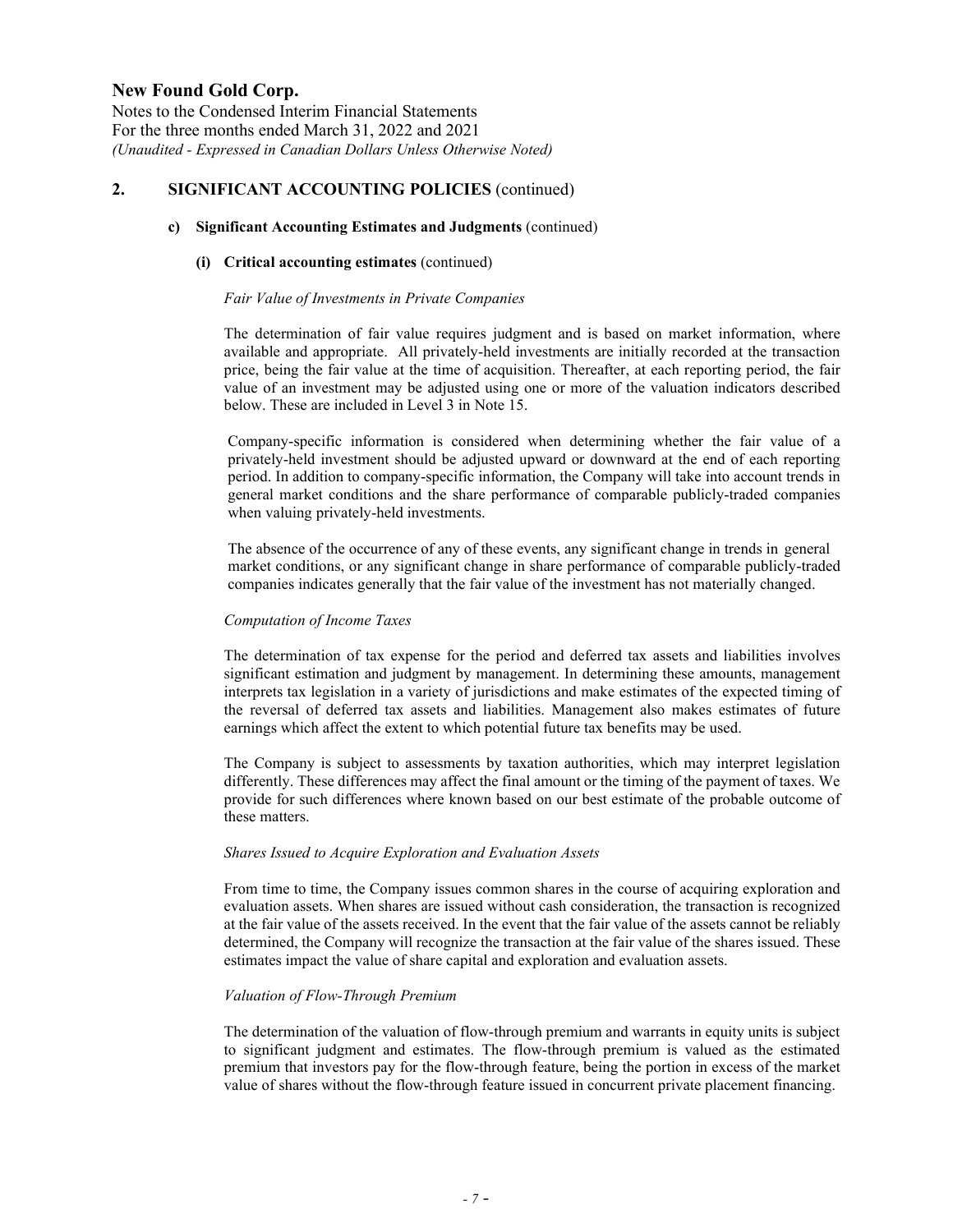Notes to the Condensed Interim Financial Statements For the three months ended March 31, 2022 and 2021 *(Unaudited - Expressed in Canadian Dollars Unless Otherwise Noted)*

## **2. SIGNIFICANT ACCOUNTING POLICIES** (continued)

### **c) Significant Accounting Estimates and Judgments** (continued)

### **(ii) Critical accounting judgments**

### *Impairment of Exploration and Evaluation Assets*

Management is required to assess impairment in respect to the Company's intangible mineral property interests. The triggering events are defined in IFRS 6. In making the assessment, management is required to make judgments on the status of each project and the future plans towards finding commercial reserves. The carrying value of each exploration and evaluation asset is reviewed regularly for conditions that may suggest impairment.

This review requires significant judgment. Factors considered in the assessment of asset impairment include, but are not limited to, whether there has been a significant adverse change in the legal, regulatory, accessibility, title, environmental or political factors that could affect the property's value; whether there has been an accumulation of costs significantly in excess of the amounts originally expected for the property's acquisition, development or cost of holding; and whether exploration activities produced results that are not promising such that no more work is being planned in the foreseeable future. If impairment is determined to exist, a formal estimate of the recoverable amount is performed and an impairment loss is recognized to the extent that the carrying amount exceeds the recoverable amount.

Management has determined that there were no indicators of impairment as at March 31, 2022.

### **d) Initial application of standards, interpretations and amendments to standards and interpretations in the reporting period**

The IASB issued certain new accounting standards or amendments that are mandatory for accounting periods on or after January 1, 2022, including amendments to IFRS 3 Business Combinations, IAS 16 Property, Plant and Equipment, IAS 37 Provisions, Contingent Liabilities and Contingent Assets – onerous contracts, annual improvements IFRS 2018-2020, IAS 1 Presentation of Financial Statements – classification of liabilities as current or non-current, IAS 1 Presentation of Financial Statements – IFRS Practice Statement 2 – disclosure of accounting policies, IAS 8 Accounting Policies, Changes in Accounting Estimates and Errors – definition of accounting estimates, and IAS 12 Income Taxes – deferred taxes related to assets and liabilities arising from a single transaction. The effect of such new accounting standards or amendments did not have a material impact on the Company and therefore the Company did not record any adjustments to the financial statements.

## **e) New and amended IFRS standards not yet effective**

New accounting standards, amendments to accounting standards and interpretations that are effective for annual periods beginning on or after March 31, 2022 have not been applied in preparing the financial statements for the period ended March 31, 2022. These standards and interpretations are not expected to have a material impact on the Company's financial statements.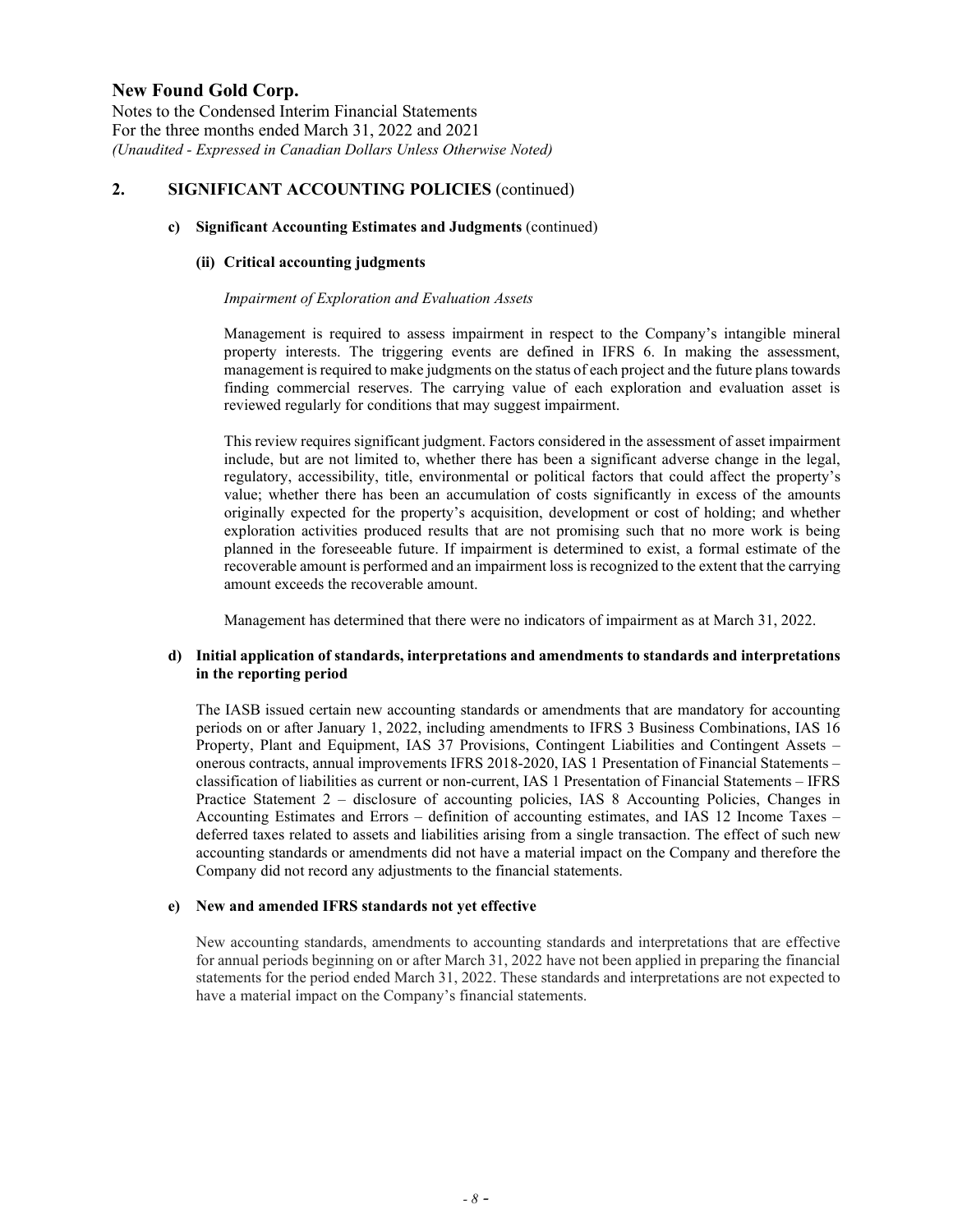Notes to the Condensed Interim Financial Statements For the three months ended March 31, 2022 and 2021 *(Unaudited - Expressed in Canadian Dollars Unless Otherwise Noted)*

# **3. EXPLORATION AND EVALUATION ASSETS**

The schedules below summarize the carrying costs of acquisition costs and exploration expenditures incurred to date for each exploration and evaluation asset that the Company is continuing to explore as at March 31, 2022 and December 31, 2021:

|                                                | Newfoundland    |        |                         |            |  |
|------------------------------------------------|-----------------|--------|-------------------------|------------|--|
|                                                | Queensway $(i)$ | Other  | Ontario <sup>(ii)</sup> | Total      |  |
| Three months ended March 31, 2022              | S               | \$     | \$.                     | \$         |  |
| <b>Exploration and evaluation assets</b>       |                 |        |                         |            |  |
| Balance as at December 31, 2021                | 8,236,181       | 17,700 | 271,600                 | 8,525,481  |  |
| Additions                                      |                 |        |                         |            |  |
| Claim staking and license renewal cost         | 2,399           |        |                         | 2,399      |  |
| Balance at March 31, 2022                      | 8,238,580       | 17,700 | 271,600                 | 8,527,880  |  |
| <b>Exploration and evaluation expenditures</b> |                 |        |                         |            |  |
| Cumulative exploration expense -               |                 |        |                         |            |  |
| December 31, 2021                              | 51,439,957      | 59,646 | 2,350,201               | 53,849,804 |  |
| Assays                                         | 2,368,849       |        | 88,405                  | 2,457,254  |  |
| Drilling                                       | 5,905,445       |        | 449,063                 | 6,354,508  |  |
| Environmental studies                          | 51,922          |        |                         | 51,922     |  |
| Geophysics                                     | 430,966         |        | 89,850                  | 520,816    |  |
| Imagery and mapping                            | 18,764          |        |                         | 18,764     |  |
| Office and general                             | 170,939         |        | 3,118                   | 174,057    |  |
| Property taxes, mining leases and rent         | 29,057          |        | 1,027                   | 30,084     |  |
| Petrography                                    | 9,372           |        |                         | 9,372      |  |
| Reclamation                                    | 123,000         |        |                         | 123,000    |  |
| Salaries and consulting                        | 1,944,396       |        | 73,093                  | 2,017,489  |  |
| Supplies and equipment                         | 1,137,149       |        | 29,989                  | 1,167,138  |  |
| Technical reports                              | 150,784         |        |                         | 150,784    |  |
| Travel and accommodations                      | 183,526         |        | 5,061                   | 188,587    |  |
|                                                | 12,524,169      |        | 739,606                 | 13,263,775 |  |
| Cumulative exploration expense -               |                 |        |                         |            |  |
| March 31, 2022                                 | 63,964,126      | 59,206 | 3,089,807               | 67,113,579 |  |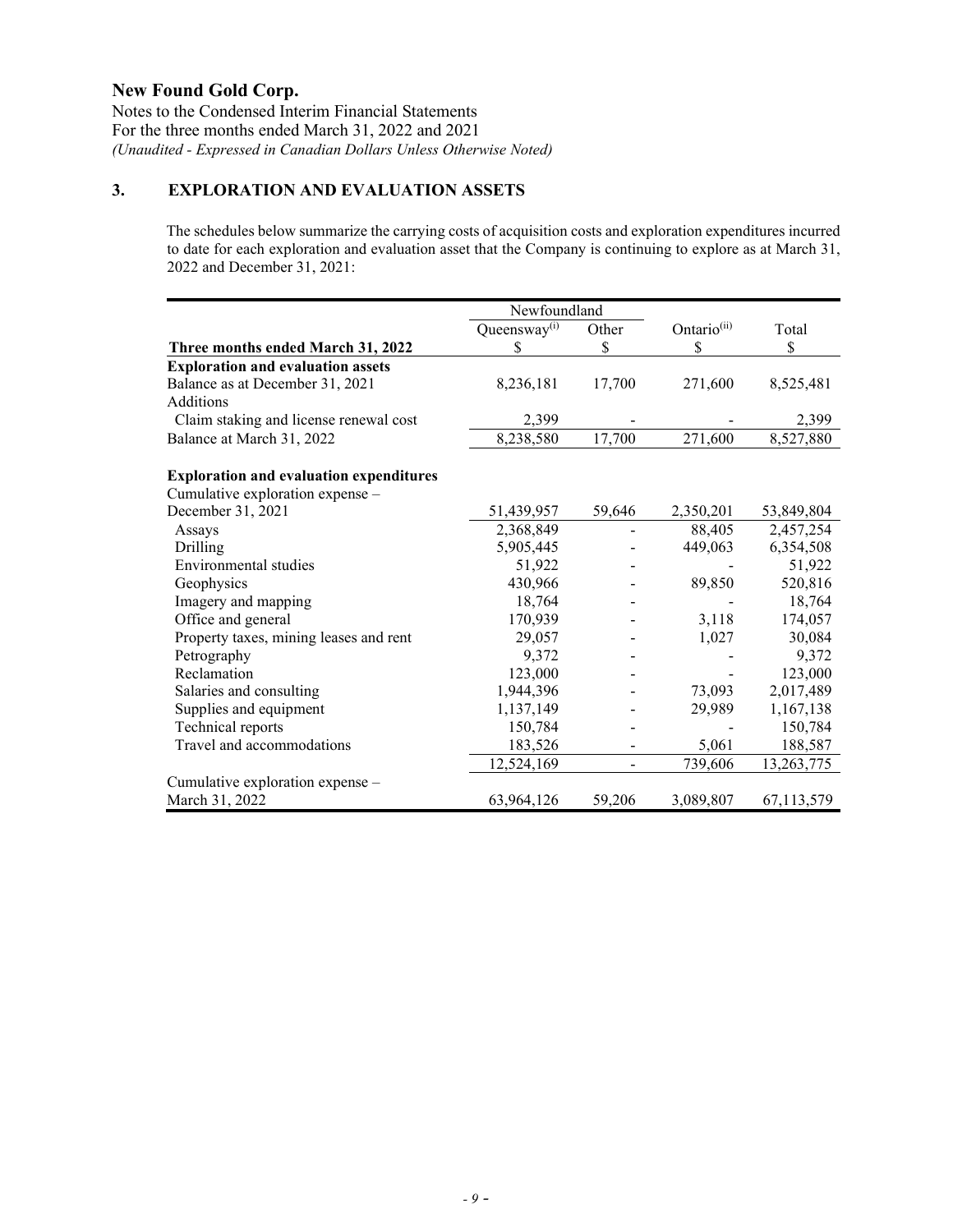Notes to the Condensed Interim Financial Statements For the three months ended March 31, 2022 and 2021 *(Unaudited - Expressed in Canadian Dollars Unless Otherwise Noted)*

## **3. EXPLORATION AND EVALUATION ASSETS** (continued)

|                                                | Newfoundland             |        |                         |            |  |
|------------------------------------------------|--------------------------|--------|-------------------------|------------|--|
|                                                | Queensway <sup>(i)</sup> | Other  | Ontario <sup>(ii)</sup> | Total      |  |
| Three months ended March 31, 2021              | S                        | \$     | \$                      | \$         |  |
| <b>Exploration and evaluation assets</b>       |                          |        |                         |            |  |
| Balance as at December 31, 2020 and            |                          |        |                         |            |  |
| March 31, 2021                                 | 685,930                  | 13,100 | 300,204                 | 999,234    |  |
| <b>Exploration and evaluation expenditures</b> |                          |        |                         |            |  |
| Cumulative exploration expense -               |                          |        |                         |            |  |
| December 31, 2020                              | 10,245,545               | 45,851 | 1,286,951               | 11,578,347 |  |
| Assays                                         | 1,171,023                |        | 6,796                   | 1,177,819  |  |
| Drilling                                       | 3,115,705                |        |                         | 3,115,705  |  |
| Geophysics                                     | 832,416                  |        |                         | 832,416    |  |
| Office and general                             | 114,746                  |        |                         | 114,746    |  |
| Technical reports                              |                          |        | 22,479                  | 22,479     |  |
| Property taxes, mining leases and rent         | 19,002                   |        |                         | 19,002     |  |
| Reclamation                                    | 87,935                   |        |                         | 87,935     |  |
| Salaries and consulting                        | 970,650                  | 6,520  | 2,900                   | 980,070    |  |
| Supplies and equipment                         | 655,763                  |        | 7,278                   | 663,041    |  |
| Travel and accommodations                      | 58,952                   |        | 45                      | 58,997     |  |
| Exploration cost recovery                      | (76, 500)                |        |                         | (76,500)   |  |
|                                                | 6,949,692                | 6,520  | 39,498                  | 6,995,710  |  |
| Cumulative exploration expense -               |                          |        |                         |            |  |
| March 31, 2021                                 | 17,195,237               | 52,371 | 1,326,449               | 18,574,057 |  |

## **(i) Queensway Project – Gander, Newfoundland**

As at March 31, 2022, the Company owns a 100% interest in 86 (December 31, 2021 – 86) mineral licenses including 6,041 (December 31, 2021 – 6,041) claims comprising 151,030 (December 31, 2021 – 151,030) hectares of land located in Gander, Newfoundland. The project rights were acquired by map staking mineral licenses and making staged payments in cash and common shares of the Company from 2016 through 2019 under nine separate, fully executed option agreements. The Queensway Project carries various net smelter return ("NSR") royalties ranging from 0.6% to 2.5% which can be reduced to 0.5% to 1.6%, at the Company's option, with payments ranging from \$250,000 to \$1,000,000 to the optionors. The total cost of the NSR's that may be purchased at the Company's discretion is \$5,250,000.

On November 25, 2021, the Company entered into three royalty purchase agreements with arm's length royalty holders (together, the "Vendors" and each, a "Vendor"), to purchase 100% of each Vendor's royalty interests, each equal to 0.2%, for an aggregate of 0.6% of net returns from the Company's Linear and JBP Linear properties (the "Royalty Interests") for cash consideration of \$1,300,000 (paid) and the issuance of 152,941 common shares (issued) in the capital of the Company to each Vendor, for aggregate cash consideration of \$3,900,000, aggregate share consideration of 458,823 common shares with a value of \$3,505,408 and the Company incurred \$38,898 in legal and filing fees, for total consideration paid of \$7,444,306 in connection with the transaction.

As at March 31, 2022, the Company is required to spend approximately \$176,600 (December 31, 2021 - \$829,628) over the next 12 months to keep all mineral property claims owned in good standing.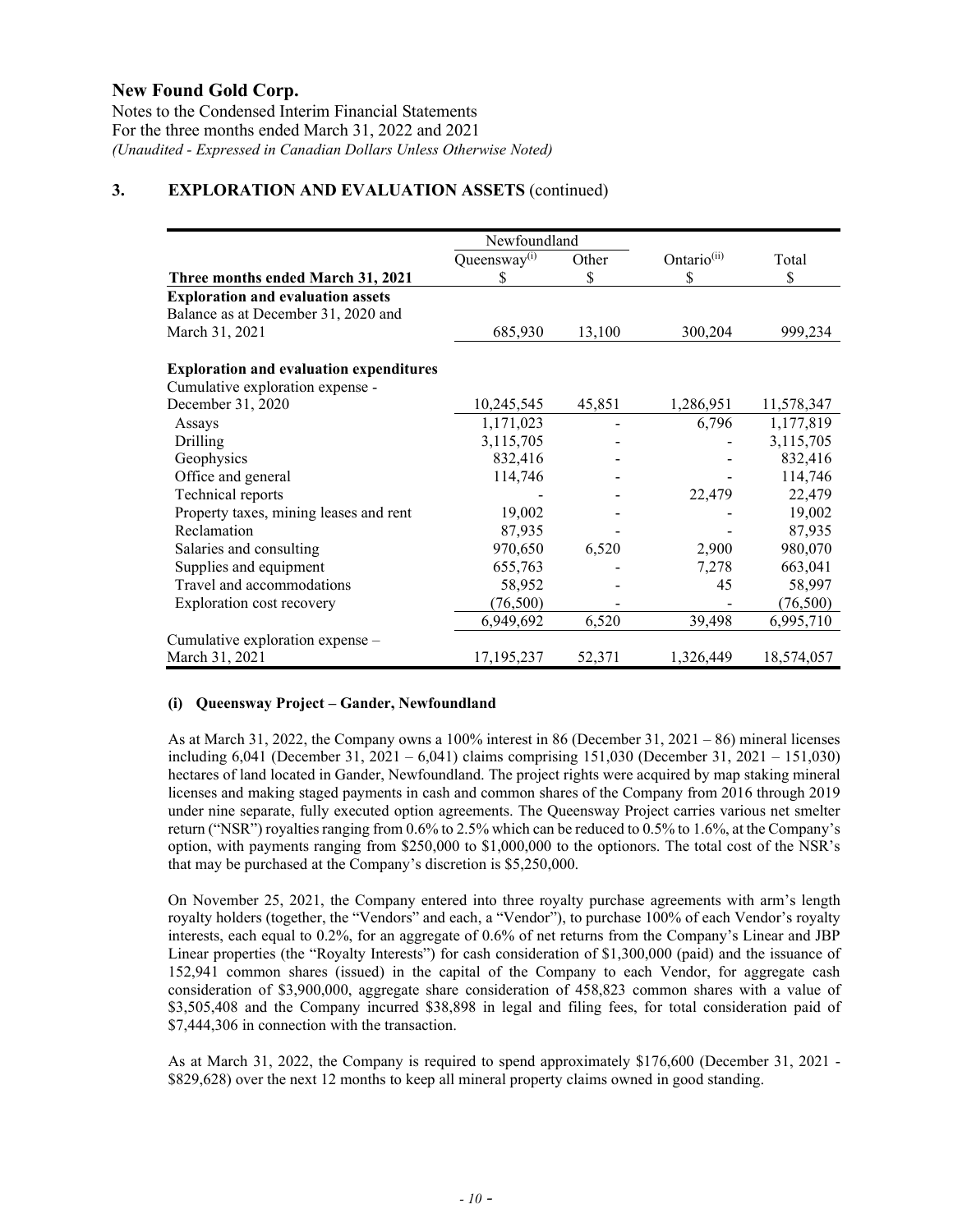Notes to the Condensed Interim Financial Statements For the three months ended March 31, 2022 and 2021 *(Unaudited - Expressed in Canadian Dollars Unless Otherwise Noted)*

# **3. EXPLORATION AND EVALUATION ASSETS** (continued)

### *Disposal of Newfoundland Properties*

During the three months ended March 31, 2022, there were no disposals of exploration and evaluation assets.

During fiscal 2021, the Company sold a stand-alone claim that was part of the Queensway Project (claim 023951M also known as Unknown Brooke claim) to Long Range Exploration Corporation ("Long Range") for non-cash consideration of 5,000,000 common shares of Long Range valued at \$500,000 (Note 5). The Company retained a 1% NSR on future production from the mineral claim, 0.5% of which can be repurchased by Long Range for \$750,000.

## **(ii) Ontario Projects**

As at March 31, 2022, the Company owns a 100% interest in the Lucky Strike project in Kirkland Lake, Ontario comprising 11,684 hectares, as well as a portfolio of mining and royalty interests throughout northeastern Ontario. The project rights were acquired by map staking mineral licenses and making staged payments in cash and common shares of the Company from 2016 through 2019 under a fully executed option agreement. The optioned lands carry an NSR ranging from 1% to 2%.

## **4. PROPERTY AND EQUIPMENT**

| Cost                                         | Property and<br><b>Buildings</b><br>\$ | Computer<br>Equipment<br>S | Geological<br>Equipment<br>S | Vehicles<br>\$    | Total<br>\$        |
|----------------------------------------------|----------------------------------------|----------------------------|------------------------------|-------------------|--------------------|
| Balance at January 1, 2021                   | 836,009                                | 15,860                     | 336,020                      | 304,500           | 1,492,389          |
| Additions                                    | 1,291,476                              | 16,532                     | 487,102                      | 226,740           | 2,021,850          |
| Balance at December 31, 2021                 | 2,127,485                              | 32,392                     | 823,122                      | 531,240           | 3,514,239          |
| Additions                                    | 1,290,954                              | 10,736                     | 300,050                      | 57,974            | 1,659,714          |
| Balance at March 31, 2022                    | 3,418,439                              | 43,128                     | 1,123,172                    | 589,214           | 5,173,953          |
| <b>Accumulated Depreciation</b>              |                                        |                            |                              |                   |                    |
| Balance at January 1, 2021                   | 6,998                                  | 4,090                      | 45,474                       | 58,698            | 115,260            |
| Depreciation                                 | 46,656                                 | 13,017                     | 288,000                      | 136,847           | 484,520            |
| Balance at December 31, 2021<br>Depreciation | 53,654<br>14,156                       | 17,107<br>4,486            | 333,474<br>143,519           | 195,545<br>41,482 | 599,780<br>203,643 |
| Balance at March 31, 2022                    | 67,810                                 | 21,593                     | 476,993                      | 237,027           | 803,423            |
| <b>Carrying Amount</b>                       |                                        |                            |                              |                   |                    |
| At December 31, 2021                         | 2,073,831                              | 15,285                     | 489,648                      | 335,695           | 2,914,459          |
| At March 31, 2022                            | 3,350,629                              | 21,535                     | 646,179                      | 352,187           | 4,370,530          |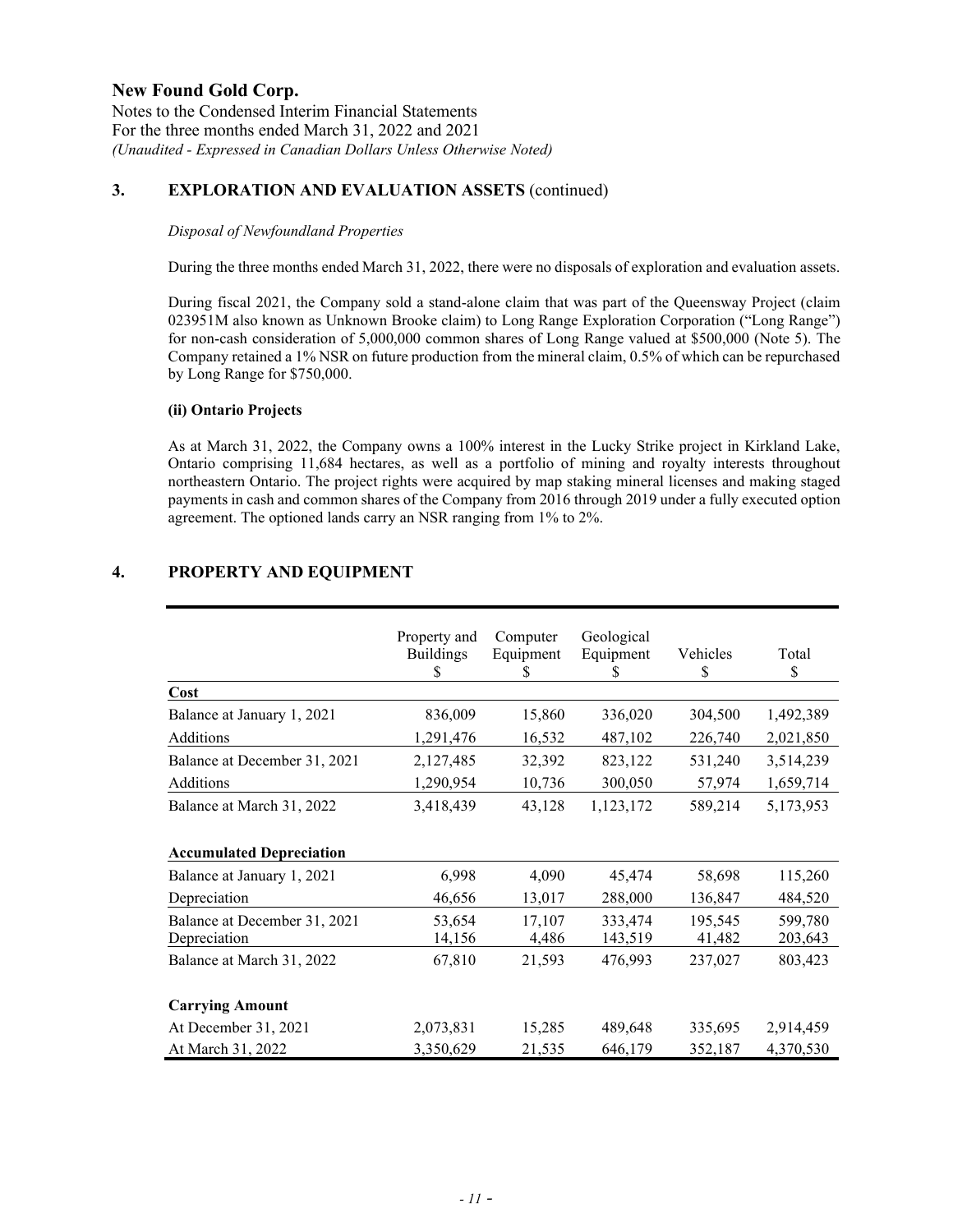Notes to the Condensed Interim Financial Statements For the three months ended March 31, 2022 and 2021 *(Unaudited - Expressed in Canadian Dollars Unless Otherwise Noted)*

## **5. INVESTMENTS**

The Company classifies its investments at fair value through profit or loss. Realized gains and losses on disposal of investments and unrealized gains and losses in the fair value of investments are reflected in profit or loss in the period in which they occur.

Investments consist of the following as at March 31, 2022 and December 31, 2021:

|                    | March 31, 2022 | December 31, 2021 |
|--------------------|----------------|-------------------|
|                    |                |                   |
| Equities held (i)  | 20,082,770     | 28,578,556        |
| Warrants held (ii) | 1.605.089      | 3,363,902         |
| Total Investments  | 21,687,859     | 31.942.458        |

## *(i) Equities held*

The Company held the following equities as at March 31, 2022 and December 31, 2021:

| Exploits Discovery Corp.<br>Labrador Gold Corp.<br>Long Range<br>Novo Resources Corp. | Quantity<br>13,229,466<br>12,555,556<br>5,000,000<br>6,645,000 | Cost<br>S<br>8,462,704<br>8,850,000<br>500,000<br>16,014,450 | Fair Value<br>March 31, 2022<br>3,373,514<br>9,165,556<br>500,000<br>7,043,700 |
|---------------------------------------------------------------------------------------|----------------------------------------------------------------|--------------------------------------------------------------|--------------------------------------------------------------------------------|
| <b>Total Equities</b>                                                                 |                                                                | 33,827,154                                                   | 20,082,770                                                                     |
|                                                                                       |                                                                |                                                              |                                                                                |
|                                                                                       | Quantity                                                       | Cost<br>\$                                                   | Fair Value<br>December 31, 2021<br>S                                           |
| Exploits Discovery Corp.                                                              | 13,229,466                                                     | 8,462,704                                                    | 7,276,206                                                                      |
| Labrador Gold Corp.                                                                   | 12,555,556                                                     | 8,850,000                                                    | 11,300,000                                                                     |
| Long Range                                                                            | 5,000,000                                                      | 500,000                                                      | 500,000                                                                        |
| Novo Resources Corp.                                                                  | 6,645,000                                                      | 16,014,450                                                   | 9,502,350                                                                      |
| <b>Total Equities</b>                                                                 |                                                                | 33,827,154                                                   | 28,578,556                                                                     |

Investments in Exploits Discovery Corp., Labrador Gold Corp. and Novo Resources Corp. represent investments in public companies that are quoted on an active exchange and are measured using the quoted market price of these companies.

Long Range is a private company without observable market prices for its common shares and is measured at its estimated fair value based on valuation techniques that use inputs derived by management and is considered Level 3 in the fair value hierarchy (Note 15).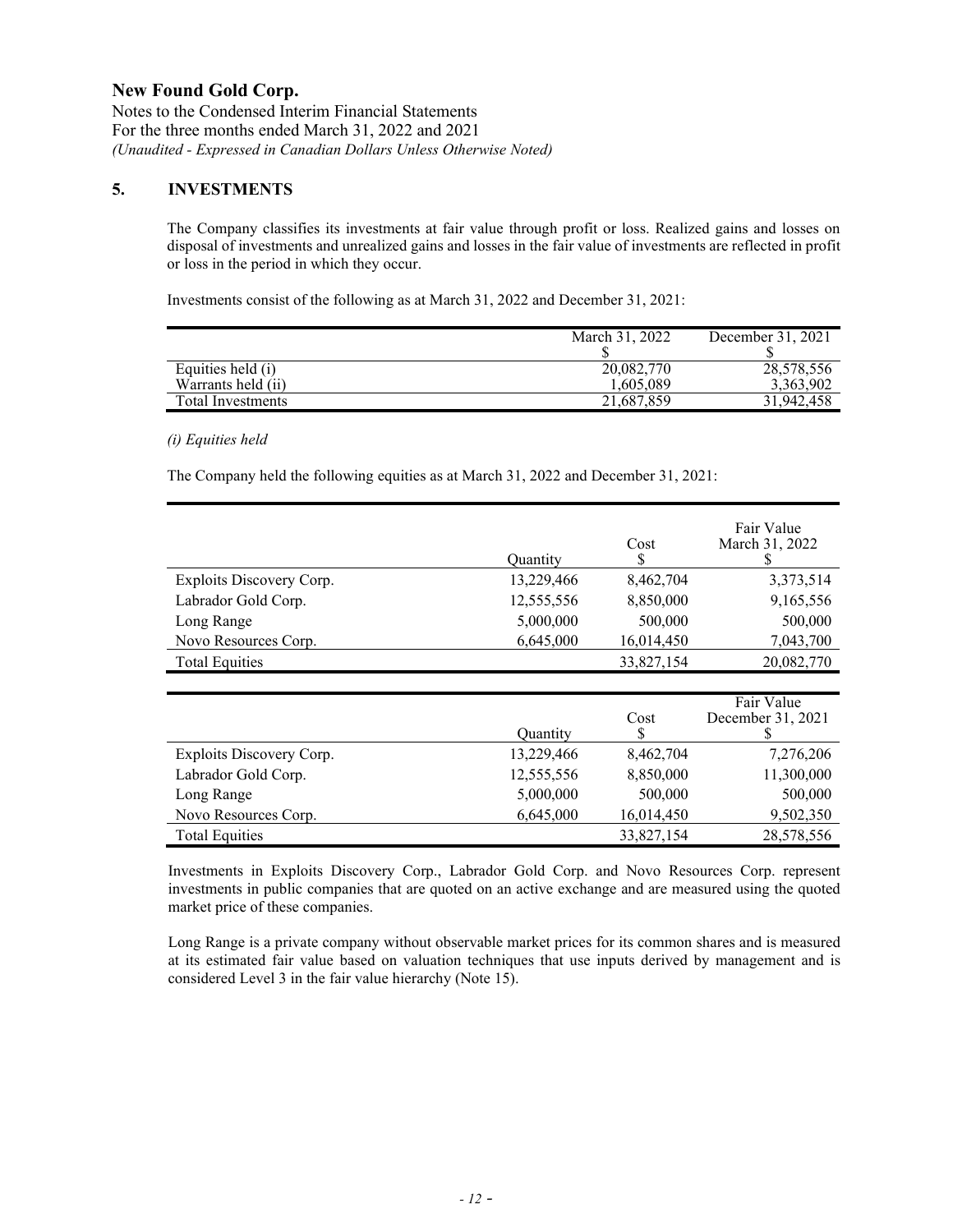Notes to the Condensed Interim Financial Statements For the three months ended March 31, 2022 and 2021 *(Unaudited - Expressed in Canadian Dollars Unless Otherwise Noted)*

## **5. INVESTMENTS** (continued)

### *(ii) Warrants held*

The Company held the following warrants as at March 31, 2022 and December 31, 2021:

|                          |                 |      | Fair Value        |
|--------------------------|-----------------|------|-------------------|
|                          |                 | Cost | March 31, 2022    |
|                          | <b>Quantity</b> |      |                   |
| Exploits Discovery Corp. | 6,666,667       |      | 69,204            |
| Labrador Gold Corp.      | 6,277,778       |      | 1,535,885         |
| <b>Total Warrants</b>    |                 |      | 1,605,089         |
|                          |                 |      |                   |
|                          |                 |      | Fair Value        |
|                          |                 | Cost | December 31, 2021 |
|                          | Quantity        | J    |                   |
| Exploits Discovery Corp. | 6,666,667       |      | 837,381           |
| Labrador Gold Corp.      | 6,277,778       |      | 2,526,521         |
| <b>Total Warrants</b>    |                 |      | 3,363,902         |

Warrants held by the Company are classified at fair value through profit or loss, with any gains or losses arising on remeasurement recognized in profit or loss. Warrants that do not have a quoted market price are valued using a Black-Scholes option pricing model using assumptions including risk free interest rate, expected dividend yield, expected volatility, and expected remaining life of the warrant, which are supported by observable market conditions.

An analysis of investments including related gains and losses for the three months ended March 31, 2022 and 2021 is as follows:

|                                       | Three months ended March 31, |            |  |
|---------------------------------------|------------------------------|------------|--|
|                                       | 2022                         | 2021       |  |
|                                       |                              |            |  |
| Investments, beginning of period      | 31,942,458                   | 21,089,997 |  |
| Disposition of investments            |                              | (973,360)  |  |
| Realized gain on investments          |                              | 204,230    |  |
| Unrealized (loss) gain on investments | (10, 254, 599)               | 2,439,698  |  |
| Investments, end of period            | 21,687,859                   | 22,760,565 |  |

# **6. PREPAID EXPENSES AND DEPOSITS**

|                                              | March 31,<br>2022 | December 31,<br>2021 |
|----------------------------------------------|-------------------|----------------------|
| Prepaid expenses                             | 1,699,146         | 1,966,959            |
| Mineral license deposits                     | 221,326           | 212,098              |
| Prepaid expenses and deposits, end of period | 1,920,472         | 2,179,057            |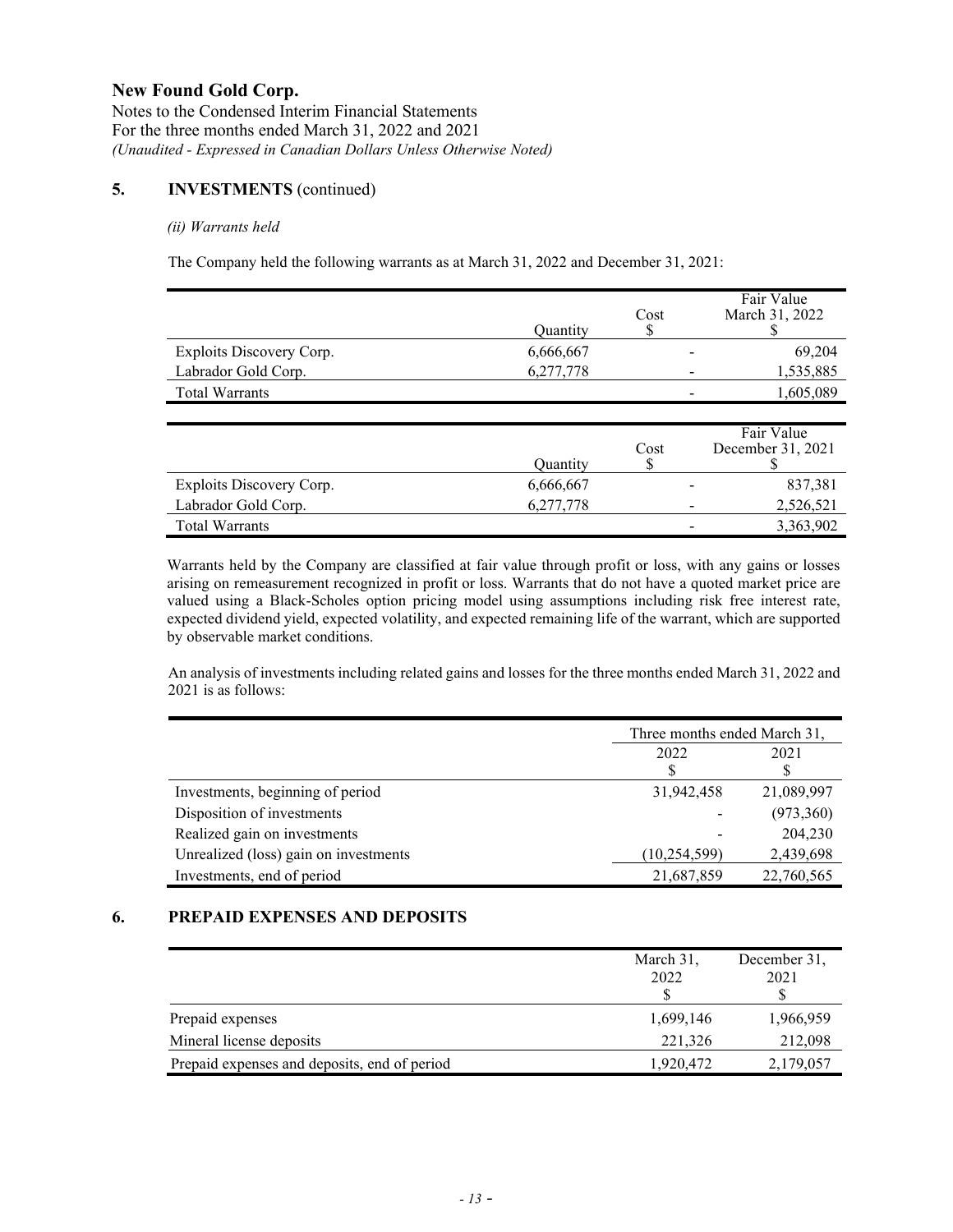Notes to the Condensed Interim Financial Statements For the three months ended March 31, 2022 and 2021 *(Unaudited - Expressed in Canadian Dollars Unless Otherwise Noted)*

# **7. FLOW-THROUGH SHARE PREMIUM**

|                                                                                       | Issued<br>June 4,<br>2020<br>\$ | <b>Issued</b><br>June $10$ ,<br>2020<br>\$ | Issued<br>April 8,<br>2021            | <b>Issued</b><br>August 24,<br>2021 | Issued<br>November<br>25, 2021 | Total<br>\$                 |
|---------------------------------------------------------------------------------------|---------------------------------|--------------------------------------------|---------------------------------------|-------------------------------------|--------------------------------|-----------------------------|
| Balance at December 31, 2020<br>Liability incurred on flow-through                    | 160,811                         | 24,620                                     |                                       |                                     |                                | 185,431                     |
| shares issued<br>Settlement of flow-through share<br>premium on expenditures incurred | (160, 811)                      |                                            | 1,971,330<br>$(24,620)$ $(1,971,330)$ | (4,460,969)                         | 14,590,165 12,600,000          | 29, 161, 495<br>(6,617,730) |
| Balance at December 31, 2021<br>Settlement of flow-through share                      |                                 |                                            |                                       |                                     | 10,129,196 12,600,000          | 22,729,196                  |
| premium on expenditures incurred<br><b>Balance at March 31, 2022</b>                  |                                 |                                            | ۰.                                    | (3,265,788)                         | -<br>6,863,408 12,600,000      | (3,265,788)<br>19,463,408   |

Flow-through share arrangements entitle the holder of the flow-through share to a 100% tax deduction in respect of qualifying Canadian exploration expenses as defined in the Income Tax Act, Canada ("Qualifying CEE").

During the three months ended March 31, 2022, the Company incurred \$12,871,047 (three months ended March 31, 2021 – \$647,255) in Qualifying CEE and amortized a total of \$3,265,788 (three months ended March 31, 2021 - \$185,431) of its flow-through liabilities.

The flow-through premium liability does not represent a cash liability to the Company and is to be fully amortized to the statement of loss and comprehensive loss pro-rata with the amount of qualifying expenditures that will be incurred.

As at March 31, 2022, the Company must spend another \$27,049,902 of Qualifying CEE by the end of fiscal 2022 to satisfy its remaining current flow-through liability of \$6,863,408. The Company must also spend another \$48,000,000 of Qualifying CEE by November 24, 2023 to satisfy its remaining non-current flowthrough liability of \$12,600,000.

## **8. RIGHT-OF-USE ASSETS**

The Company leases certain assets under lease agreements. The lease liabilities consist of residential, office and equipment leases. The leases are non-interest bearing and expiry dates for these leases range from May 2022 to November 2041. The related lease liabilities were measured at the present value of the remaining lease payments discounted using an incremental borrowing rate of 12% upon commencement of the lease.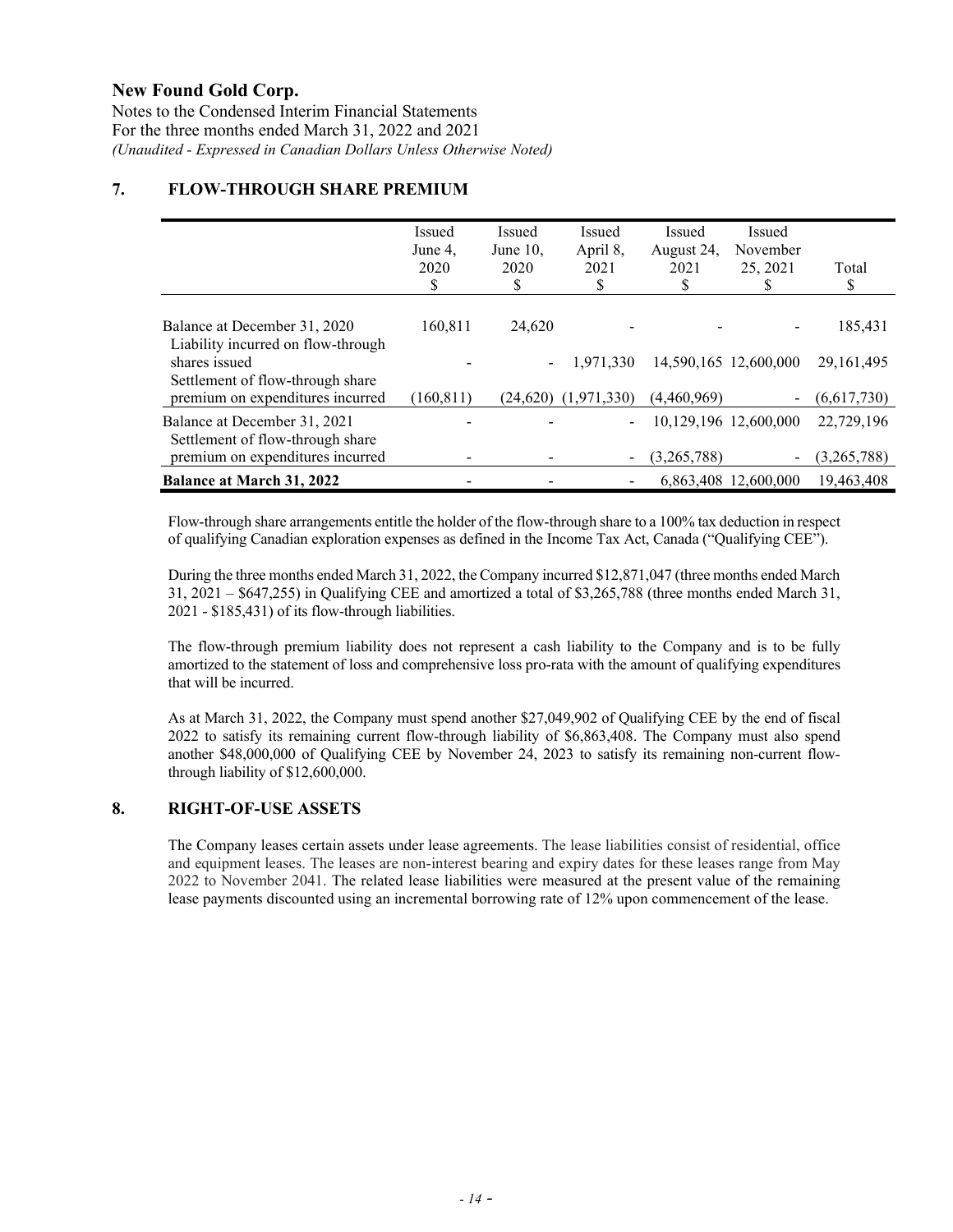Notes to the Condensed Interim Financial Statements For the three months ended March 31, 2022 and 2021 *(Unaudited - Expressed in Canadian Dollars Unless Otherwise Noted)*

# **8. RIGHT-OF-USE ASSETS** (continued)

As at March 31, 2022 and December 31, 2021, the Company's right-of use assets were as follows:

|                                 | Total   |
|---------------------------------|---------|
|                                 | \$      |
| Cost                            |         |
| Balance at December 31, 2020    | 85,532  |
| Additions                       | 141,633 |
| Balance at December 31, 2021    | 227,165 |
| Additions                       | 11,255  |
| Balance at March 31, 2022       | 238,420 |
| <b>Accumulated Depreciation</b> |         |
| Balance at December 31, 2020    | 31,497  |
| Depreciation                    | 98,410  |
| Balance at December 31, 2021    | 129,907 |
| Depreciation                    | 26,218  |
| Balance at March 31, 2022       | 156,125 |
| <b>Carrying Amount</b>          |         |
| At December 31, 2021            | 97,258  |
| At March 31, 2022               | 82,295  |

As at March 31, 2022 and December 30, 2021, the Company's lease liabilities were as follows:

| Lease liability         |  | March 31, 2022 | December 31, 2021 |  |
|-------------------------|--|----------------|-------------------|--|
| Current portion         |  | 39,898         | 54,250            |  |
| Non-current portion     |  | 46.619         | 46,600            |  |
| Total lease liabilities |  | 86.517         | 100.850           |  |

A reconciliation of debt arising from lease liabilities is as follows:

|                                         | March 31, 2022 | December 31, 2021 |
|-----------------------------------------|----------------|-------------------|
| Lease liabilities beginning of year     | 100.850        | 53,201            |
| Additions to lease liabilities          | 11.255         | 141,633           |
| Principal payments on lease liabilities | (25, 588)      | (93.984)          |
|                                         | 86.517         | 100,850           |

As at March 31, 2022 and December 30, 2021, the Company is committed to minimum lease payments as follows:

| <b>Maturity analysis</b>             |  | March 31, 2022 | December 31, 2021 |         |
|--------------------------------------|--|----------------|-------------------|---------|
| Less than one year                   |  | 47.317         |                   | 62,517  |
| One to five years                    |  | 22,834         |                   | 22,130  |
| More than five years                 |  | 104.105        |                   | 106,187 |
| Total undiscounted lease liabilities |  | 174,256        |                   | 190,835 |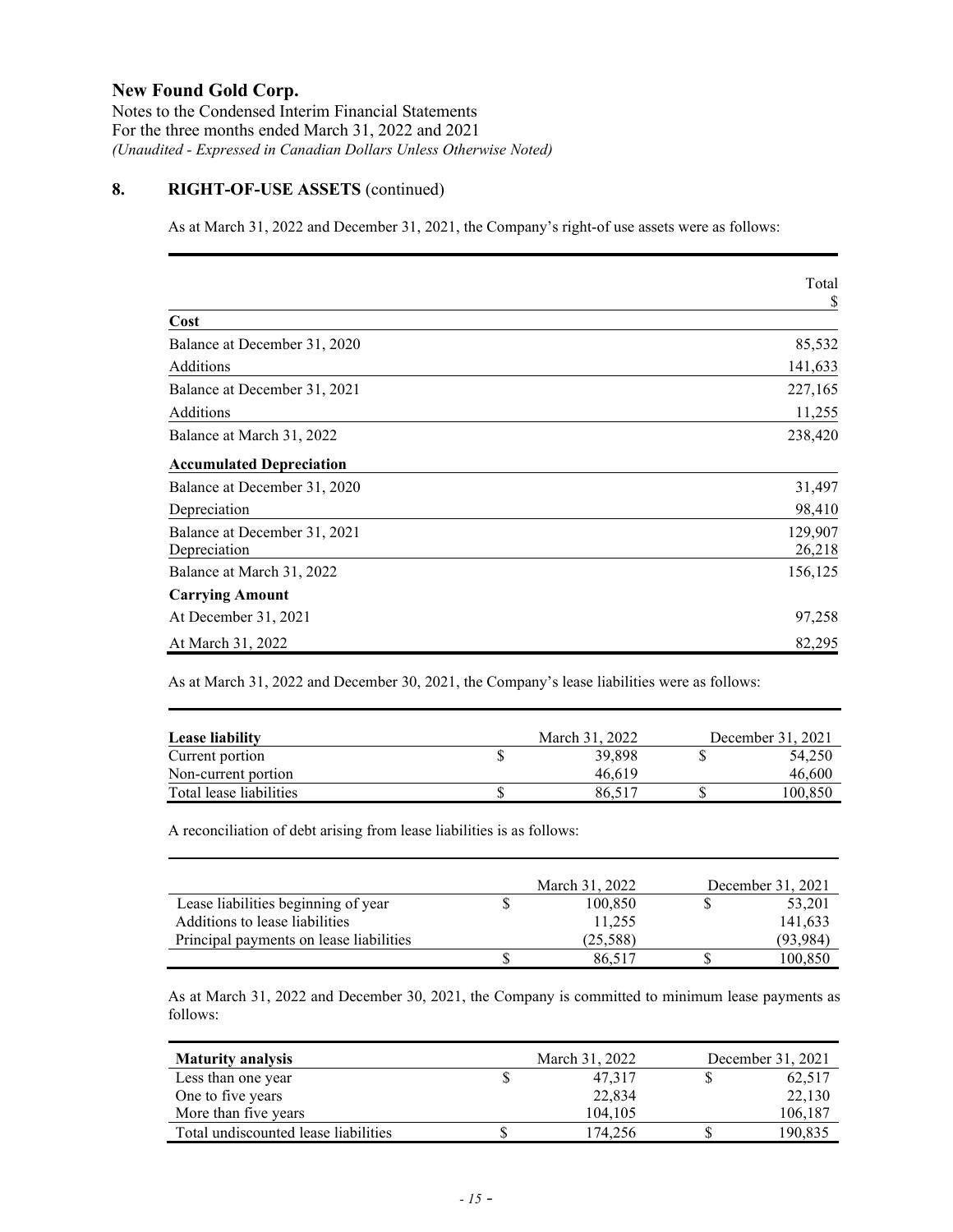Notes to the Condensed Interim Financial Statements For the three months ended March 31, 2022 and 2021 *(Unaudited - Expressed in Canadian Dollars Unless Otherwise Noted)*

## **8. RIGHT-OF-USE ASSETS** (continued)

| Amounts recognized in profit or loss              |   | March 31, 2022           | March 31, 2021 |
|---------------------------------------------------|---|--------------------------|----------------|
| Interest on lease liabilities                     |   | 2.991                    | 1.440          |
| Expenses related to short-term leases             | D | $\overline{\phantom{0}}$ |                |
|                                                   |   |                          |                |
| Amounts recognized in the statement of cash flows |   | March 31, 2022           | March 31, 2021 |
| Principal payments on lease liabilities           |   | 25.588                   | 21,810         |
| Total cash outflows for leases                    |   | 28.57                    | 23,250         |

## **9. SHARE CAPITAL AND RESERVES**

#### *Authorized Share Capital*

At March 31, 2022, the authorized share capital comprised an unlimited number of common shares. The common shares do not have a par value. All issued shares are fully paid.

### *Details of Common Shares Issued in 2022*

During the three months ended March 31, 2022, 26,875 stock options were exercised at a weighted average exercise price of \$1.78 per share for gross proceeds of \$47,731.

During the three months ended March 31, 2022, 12,270 warrants were exercised at a weighted average exercise price of \$1.50 per share for gross proceeds of \$18,405.

#### *Details of Common Shares Issued in 2021*

During fiscal 2021, 1,273,000 stock options were exercised at a weighted average exercise price of \$0.97 per share for gross proceeds of \$1,236,170.

During fiscal 2021, 883,854 warrants were exercised at a weighted average exercise price of \$1.31 per share for gross proceeds of \$1,156,523.

On April 8, 2021, the Company completed a non-brokered private placement financing of 2,857,000 flowthrough common shares at a price of \$5.25 per common share for gross proceeds of \$14,999,250. The Company paid share issuance costs of \$587,641 in cash of which \$524,974 were finder's fees. The premium received on the flow-through shares issued was determined to be \$1,971,330.

On August 24, 2021, the Company completed a bought-deal private placement financing of 5,048,500 flowthrough common shares at a price of \$11.39 per common share for gross proceeds of \$57,502,415, which included the full exercise of the underwriter's over-allotment option. The Company paid share issuance costs of \$3,254,048 in cash of which \$2,734,547 was paid to the underwriters. The premium received on the flowthrough shares issued was determined to be \$14,590,165.

On November 24, 2021, the Company completed a non-brokered private placement financing of 5,000,000 flow-through common shares at a price of \$9.60 per common share for gross proceeds of \$48,000,000. The Company paid share issuance costs of \$615,965 in cash of which \$480,000 were finder's fees. The premium received on the flow-through shares issued was determined to be \$12,600,000.

On November 25, 2021, the Company issued 458,823 common shares with an estimated value of \$3,505,408 as a portion of the consideration paid to acquire royalty interests for an aggregate of 0.6% of net returns from the Company's Linear and JBP Linear properties (Note 3).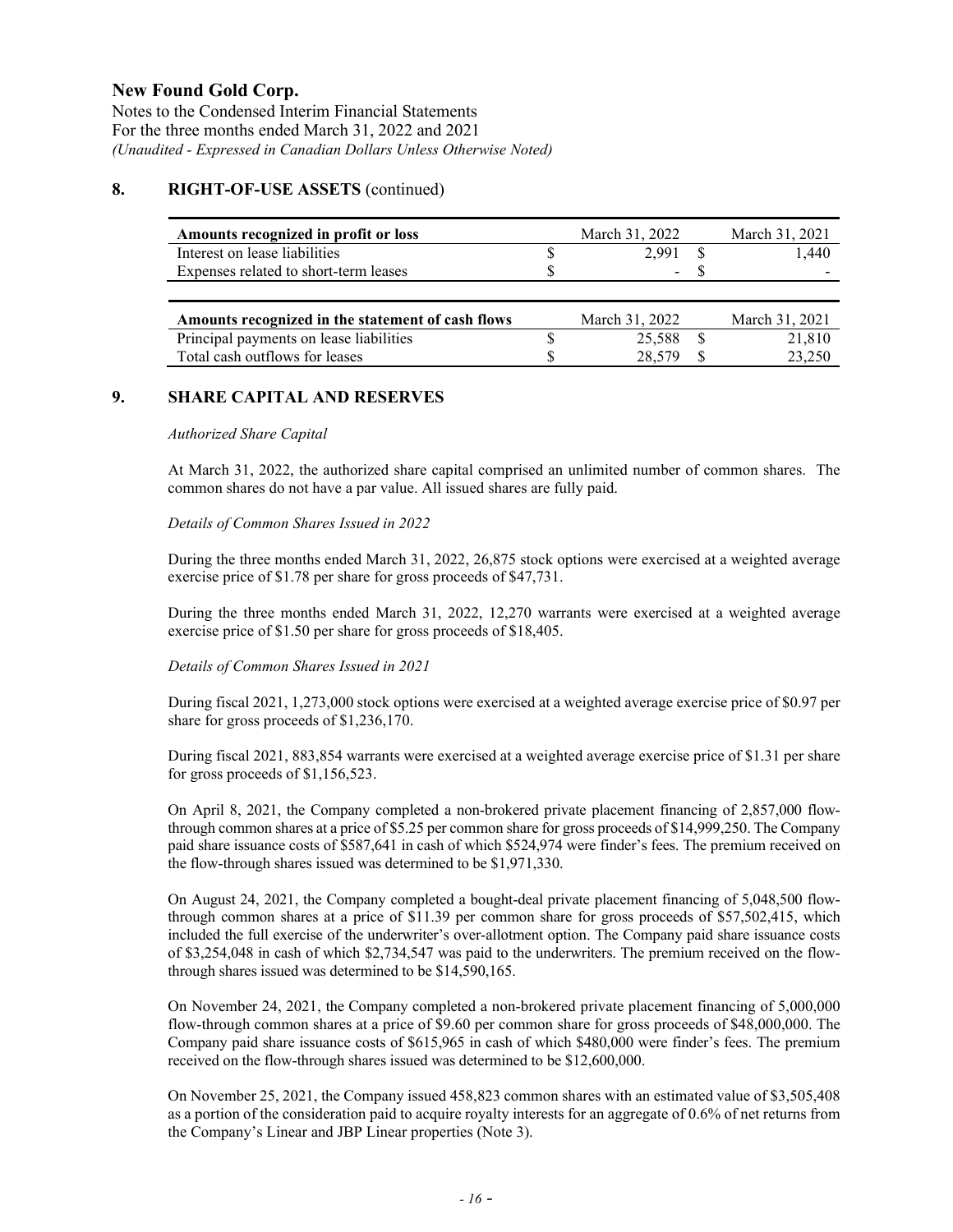Notes to the Condensed Interim Financial Statements For the three months ended March 31, 2022 and 2021 *(Unaudited - Expressed in Canadian Dollars Unless Otherwise Noted)*

# **9. SHARE CAPITAL AND RESERVES** (continued)

### *Share Purchase Option Compensation Plan*

The Company has a share purchase option plan (the "Plan") approved by the Company's shareholders that allows it to grant share purchase options, subject to regulatory terms and approval, to its officers, directors, employees and service providers. The Plan is based on the maximum number of eligible shares not exceeding 10% in the aggregate and 5% with respect to any one optionee of the Company's outstanding common shares at the time of grant. If outstanding share purchase options are exercised or expire, and/or the number of issued and outstanding common shares of the Company increases, then the share purchase options available to grant under the Plan increase proportionately. The exercise price and vesting terms of each share purchase option is set by the Board of Directors at the time of grant. Share purchase options granted are subject to a fourmonth hold period and exercisable for a period determined by the Board of Directors which cannot exceed five years.

The continuity of share purchase options for the three months ended March 31, 2022 is as follows:

|                                    | Exercise | Outstanding<br>December |         |           | Cancelled/               | Outstanding<br>March 31, | Exercisable<br>March 31, |
|------------------------------------|----------|-------------------------|---------|-----------|--------------------------|--------------------------|--------------------------|
| Expiry date                        | Price    | 31, 2021                | Granted | Exercised | Expired                  | 2022                     | 2022                     |
| September 30, 2023                 | \$0.40   | 150,000                 |         |           |                          | 150,000                  | 150,000                  |
| December 17, 2024                  | \$0.50   | 1,925,000               |         |           | $\overline{a}$           | 1,925,000                | 1,925,000                |
| April 18, 2025                     | \$1.00   | 1,450,000               |         |           | $\overline{\phantom{0}}$ | 1,450,000                | 1,450,000                |
| May 23, 2025                       | \$1.075  | 200,000                 |         |           |                          | 200,000                  | 200,000                  |
| August 11, 2025                    | \$1.40   | 2,900,000               |         | (25,000)  |                          | 2,875,000                | 2,875,000                |
| September 3, 2025                  | \$2.07   | 115,000                 |         |           |                          | 115,000                  | 115,000                  |
| October 1, 2025                    | \$2.15   | 25,000                  |         |           |                          | 25,000                   | 25,000                   |
| December 31, 2025                  | \$4.10   | 6,155,000               |         |           | $\overline{\phantom{0}}$ | 6,155,000                | 6,155,000                |
| April 29, 2026                     | \$6.79   | 1,294,250               |         | (1,875)   | (7,500)                  | 1,284,875                | 1,114,250                |
| May 17, 2026                       | \$8.62   | 200,000                 |         |           |                          | 200,000                  | 200,000                  |
| September 27, 2026                 | \$8.70   | 125,000                 |         |           |                          | 125,000                  | 31,250                   |
| November 26, 2026                  | \$8.04   | 55,750                  |         |           | (750)                    | 55,000                   | 5,500                    |
| January 4, 2027                    | \$8.98   |                         | 30,000  |           |                          | 30,000                   | 3,000                    |
|                                    |          | 14,595,000              | 30,000  | (26, 875) | (8,250)                  | 14,589,875               | 14,249,000               |
| Weighted average exercise price \$ |          | 3.01                    | 8.98    | 1.78      | 6.90                     | 3.05                     | 2.94                     |
| Weighted average contractual       |          |                         |         |           |                          |                          |                          |
| remaining life (years)             |          | 3.71                    | 4.77    |           |                          | 3.48                     | 3.46                     |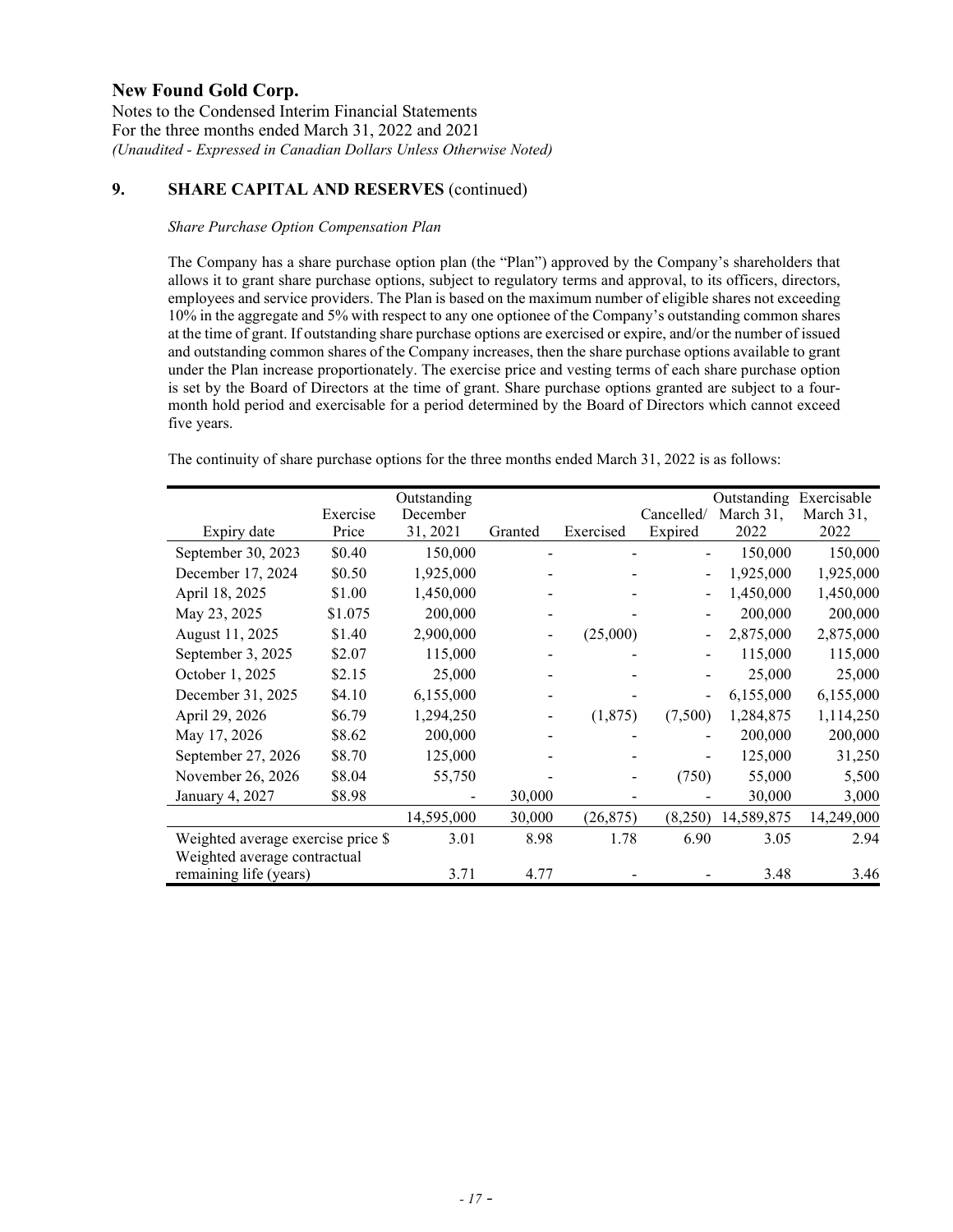Notes to the Condensed Interim Financial Statements For the three months ended March 31, 2022 and 2021 *(Unaudited - Expressed in Canadian Dollars Unless Otherwise Noted)*

# **9. SHARE CAPITAL AND RESERVES** (continued)

The continuity of share purchase options for the three months ended March 31, 2021 is as follows:

|                                    |          | Outstanding |         |           |            | Outstanding | Exercisable |
|------------------------------------|----------|-------------|---------|-----------|------------|-------------|-------------|
|                                    | Exercise | December    |         |           | Cancelled/ | March       | March       |
| Expiry date                        | Price    | 31, 2020    | Granted | Exercised | Expired    | 31, 2021    | 31, 2021    |
| February 20, 2022                  | \$0.15   | 75,000      |         |           |            | 75,000      | 75,000      |
| September 30, 2023                 | \$0.40   | 250,000     |         |           |            | 250,000     | 250,000     |
| December 17, 2024                  | \$0.50   | 2,685,000   |         | (100,000) |            | 2,585,000   | 2,585,000   |
| April 18, 2025                     | \$1.00   | 1,500,000   |         |           |            | 1,500,000   | 1,500,000   |
| May 23, 2025                       | \$1.075  | 225,000     |         |           |            | 225,000     | 225,000     |
| August 11, 2025                    | \$1.40   | 2,965,000   |         |           |            | 2,965,000   | 2,965,000   |
| September 3, 2025                  | \$2.07   | 215,000     |         | (15,000)  |            | 200,000     | 200,000     |
| October 1, 2025                    | \$2.15   | 25,000      |         |           |            | 25,000      | 25,000      |
| December 31, 2025                  | \$4.10   | 6,242,500   |         |           |            | 6,242,500   | 6,242,500   |
|                                    |          | 14,182,500  |         | (115,000) | $\sim$     | 14,067,500  | 14,067,500  |
| Weighted average exercise price \$ |          | 2.36        |         | 0.70      |            | 2.37        | 2.37        |
| Weighted average contractual       |          |             |         |           |            |             |             |
| remaining life (years)             |          | 4.58        |         |           |            | 4.33        | 4.33        |

The weighted average fair value of share purchase options exercised during the three months ended March 31, 2022 is \$1.30 (three months ended March 31, 2021 – \$0.53).

The weighted average fair value of share purchase options granted during the three months ended March 31, 2022 is \$6.29 (three months ended March 31, 2021 – \$Nil).

The weighted average share price of share purchase options exercised at the date of exercise during the three months ended March 31, 2022 is \$9.34 (three months ended March 31, 2021– \$4.29).

Options were priced based on the Black-Scholes option pricing model using the following weighted average assumptions to estimate the fair value of options granted:

|                                    | Three months ended March 31, |      |  |  |
|------------------------------------|------------------------------|------|--|--|
|                                    | 2022                         | 2021 |  |  |
| Risk-free interest rate            | 1.39%                        |      |  |  |
| Expected option life in years      | 5.0                          |      |  |  |
| Expected share price volatility(i) | 90.67%                       |      |  |  |
| Grant date share price             | \$8.98                       |      |  |  |
| Expected forfeiture rate           |                              |      |  |  |
| Expected dividend yield            | Nil                          |      |  |  |

(i) The expected share price volatility is based on the average historical share price of comparable companies over the life of the option.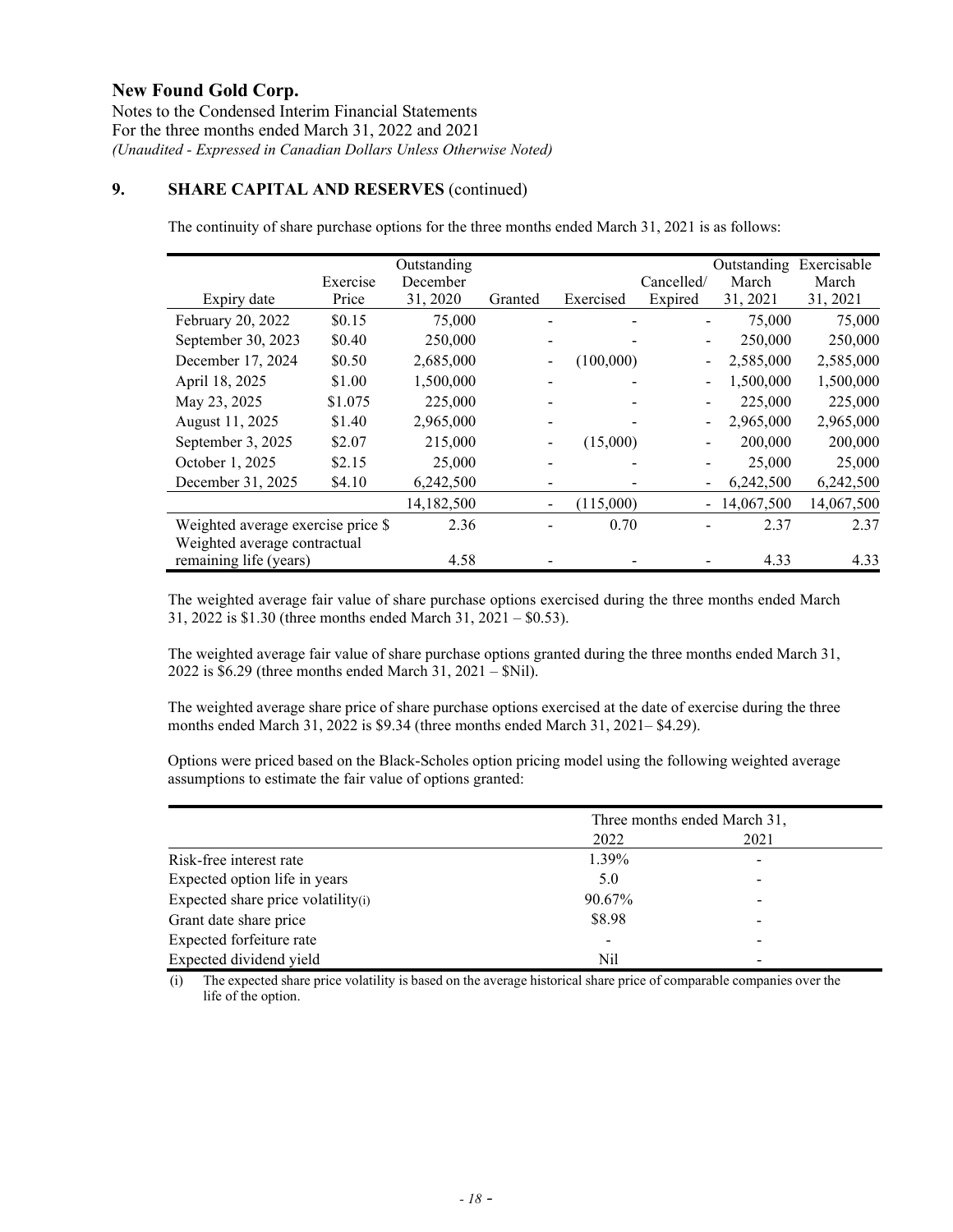Notes to the Condensed Interim Financial Statements For the three months ended March 31, 2022 and 2021 *(Unaudited - Expressed in Canadian Dollars Unless Otherwise Noted)*

# **9. SHARE CAPITAL AND RESERVES** (continued)

### *Warrants*

The continuity of warrants for the three months ended March 31, 2022 is as follows:

| Expiry date                                            | Exercise<br>Price | Outstanding<br>December<br>31, 2021 | Issued | Exercised | Cancelled/<br>Expired | Outstanding<br>March 31, 2022 |
|--------------------------------------------------------|-------------------|-------------------------------------|--------|-----------|-----------------------|-------------------------------|
| May 12, 2022                                           | \$1.30            | 25,154                              |        |           |                       | 25,154                        |
| May 13, 2022                                           | \$1.50            | 8,372                               |        |           |                       | 8,372                         |
| June 4, 2022                                           | \$1.50            | 15,960                              |        | (12,270)  |                       | 3,690                         |
|                                                        |                   | 49,486                              |        | (12,270)  |                       | 37,216                        |
| Weighted average exercise price \$                     |                   | 1.40                                |        | 1.50      |                       | 1.36                          |
| Weighted average contractual<br>remaining life (years) |                   | 0.38                                |        |           |                       | 0.38                          |

The continuity of warrants for the three months ended March 31, 2021 is as follows:

|                                    | Exercise | Outstanding<br>December |        |            | Cancelled/ | Outstanding<br>March |
|------------------------------------|----------|-------------------------|--------|------------|------------|----------------------|
| Expiry date                        | Price    | 31, 2020                | Issued | Exercised  | Expired    | 31, 2021             |
| August 11, 2021                    | \$1.30   | 714,462                 |        | (238, 155) |            | 476,307              |
| August 13, 2021                    | \$1.30   | 113,399                 |        | (37, 799)  |            | 75,600               |
| May 12, 2022                       | \$1.30   | 39,475                  |        | (5,076)    |            | 34,399               |
| May 13, 2022                       | \$1.50   | 36,052                  |        | (3,300)    |            | 32,752               |
| June 4, 2022                       | \$1.50   | 25,845                  |        | (7,500)    |            | 18,345               |
| June 10, 2022                      | \$1.30   | 4,107                   |        |            |            | 4,107                |
|                                    |          | 933,340                 |        | (291, 830) |            | 641,510              |
| Weighted average exercise price \$ |          | 1.31                    |        | 1.31       |            | 1.32                 |
| Weighted average contractual       |          |                         |        |            |            |                      |
| remaining life (years)             |          | 0.70                    |        |            |            | 0.47                 |

The weighted average fair value of warrants exercised during the three months ended March 31, 2022 is \$0.39 (three months ended March 31, 2021 - \$0.55).

The weighted average share price of warrants exercised at the date of exercise during the three months ended March 31, 2022 is \$1.50 (three months ended March 31, 2021 – \$4.15).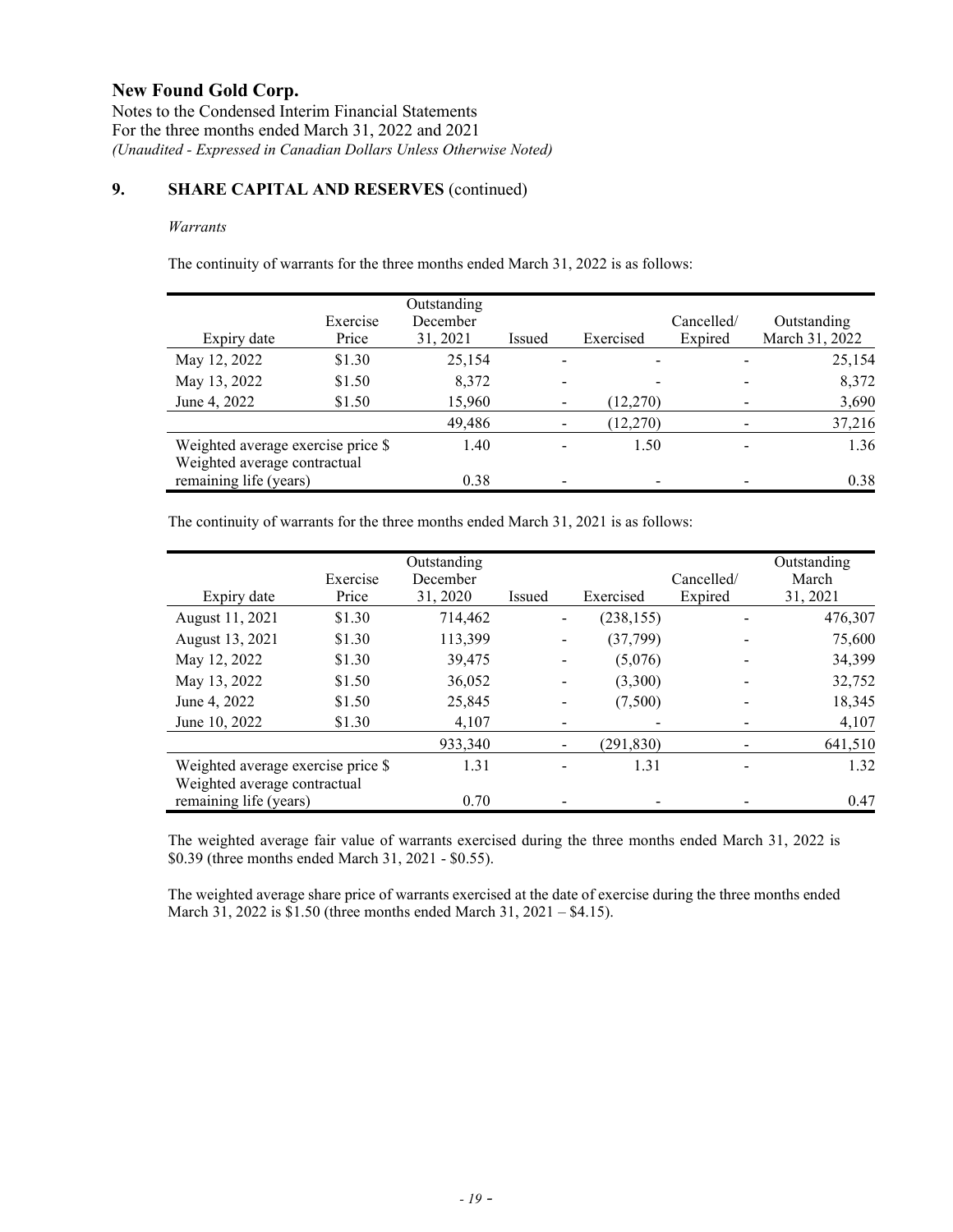Notes to the Condensed Interim Financial Statements For the three months ended March 31, 2022 and 2021 *(Unaudited - Expressed in Canadian Dollars Unless Otherwise Noted)*

## **10. RELATED PARTY BALANCES AND TRANSACTIONS**

All transactions with related parties have occurred in the normal course of operations and on terms and conditions that are similar to those of transactions with unrelated parties and are measured at the amount of consideration paid or received. A summary of the Company's related party transactions with corporations having similar directors and officers, being Goldspot Discoveries Inc. is as follows:

|                                                                   | Three months ended March 31, |          |  |
|-------------------------------------------------------------------|------------------------------|----------|--|
|                                                                   | 2021<br>2022                 |          |  |
|                                                                   |                              |          |  |
| Amounts paid to Goldspot Discoveries Inc. (i) for administration, |                              |          |  |
| exploration and evaluation                                        | (178, 242)                   | (99,340) |  |
| Options exercised by members of key management                    |                              | 50,000   |  |

(i) Goldspot Discoveries Inc. is a related entity having the following common director and officer to the Company: Denis Laviolette, Director and President.

As at March 31, 2022, \$133,642 is included in accounts payable and accrued liabilities for amounts owed to Goldspot Discoveries Inc. (December 31, 2021 - \$225,619).

There are no ongoing contractual commitments resulting from these transactions with related parties.

### *Key management personnel compensation*

Key management personnel include those persons having authority and responsibility for planning, directing and controlling the activities of the Company as a whole. The Company has determined that key management personnel consist of executive and non-executive members of the Company's Board of Directors and corporate officers, or companies owned or controlled by them.

|                             | Salaries and<br>Consulting | Three months<br>ended<br>March 31, 2022 | Salaries and<br>Consulting<br>S | Three months<br>ended<br>March 31, 2021 |
|-----------------------------|----------------------------|-----------------------------------------|---------------------------------|-----------------------------------------|
| Executive Chairman          | 90,000                     | 90,000                                  | 75,000                          | 75,000                                  |
| Chief Executive Officer (i) | 90,000                     | 90,000                                  | 75,000                          | 75,000                                  |
| President                   | 63,000                     | 63,000                                  | 52,500                          | 52,500                                  |
| Chief Financial Officer     | 27,000                     | 27,000                                  | 13,500                          | 13,500                                  |
| Chief Operating Officer     | 58,500                     | 58,500                                  | 48,750                          | 48,750                                  |
| Non-executive directors     | 24,000                     | 24,000                                  | 12,000                          | 12,000                                  |
| Total                       | 352,500                    | 352,500                                 | 276,750                         | 276,750                                 |

(i) Resigned subsequent to March 31, 2022.

As at March 31, 2022, \$58,500 is included in accounts payable and accrued liabilities payable to key management personnel in respect of key management compensation (December 31, 2021 - \$Nil).

Under the terms of their management agreements, certain officers of the Company are entitled to 18 months of base pay in the event of their agreements being terminated without cause.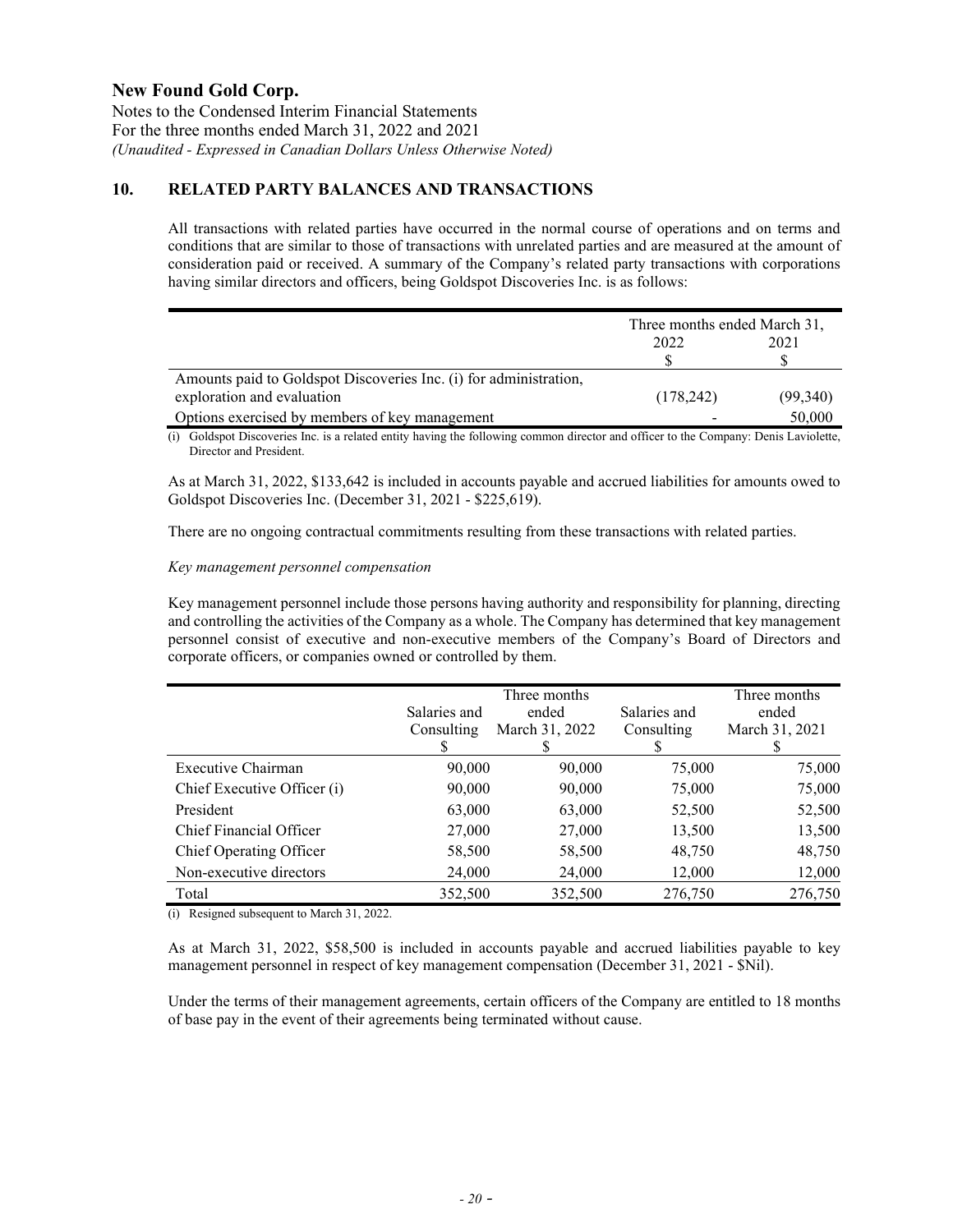Notes to the Condensed Interim Financial Statements For the three months ended March 31, 2022 and 2021 *(Unaudited - Expressed in Canadian Dollars Unless Otherwise Noted)*

## **11. LOSS PER SHARE**

|                                                      | Three months ended March 31, |             |  |
|------------------------------------------------------|------------------------------|-------------|--|
|                                                      | 2022                         | 2021        |  |
| Loss attributable to common shareholders $(\$)$      | 22,408,819                   | 5.391.344   |  |
| Weighted average number of common shares outstanding | 164, 241, 677                | 149,024,029 |  |
| Loss per share attributed to common shareholders     | \$0.14                       | \$0.04      |  |

Diluted loss per share did not include the effect of 14,589,875 (three months ended March 31, 2021 - 14,067,500) share purchase options and 37,216 (three months ended March 31, 2021 - 641,510) common share purchase warrants as they are anti-dilutive.

## **12. SUPPLEMENTAL DISCLOSURE WITH RESPECT TO CASH FLOWS**

|                                                                 | Three months ended March 31, |        |  |
|-----------------------------------------------------------------|------------------------------|--------|--|
|                                                                 | 2022                         | 2021   |  |
|                                                                 |                              | S      |  |
| Non-cash investing and financing activities:                    |                              |        |  |
| Right-of-use assets                                             | 11,255                       | 32,652 |  |
| Property and equipment included in accounts payable and accrued |                              |        |  |
| liabilities                                                     | 209,210                      |        |  |
| Cash paid for income taxes                                      |                              |        |  |
| Cash paid for interest                                          |                              |        |  |

## **13. SEGMENTED INFORMATION**

The Company's operations are limited to a single reportable segment, being mineral exploration and evaluation. All of the Company's evaluation and exploration assets are located in Canada.

# **14. COMMITMENTS AND CONTINGENCY**

#### *Exploration*

During the three months ended March 31, 2022, the Company entered into an agreement for drilling services to complete up to a minimum of 100,000m of drilling at its Queensway project. Pursuant to the terms of the agreement, the Company is subject to a one-time termination fee of \$20 per undrilled meter. As at March 31, 2022, the Company was subject to a maximum termination fee of \$1,620,404.

## *Legal Proceeding*

In July 2021, the Company responded to a claim by ThreeD Capital Inc. and 131366 Ontario Inc. with respect to a common share purchase by Palisades Goldcorp Ltd. of 17,500,000 common shares of the Company. The outcome of this lawsuit cannot be determined at this time and therefore no amount has been accrued for.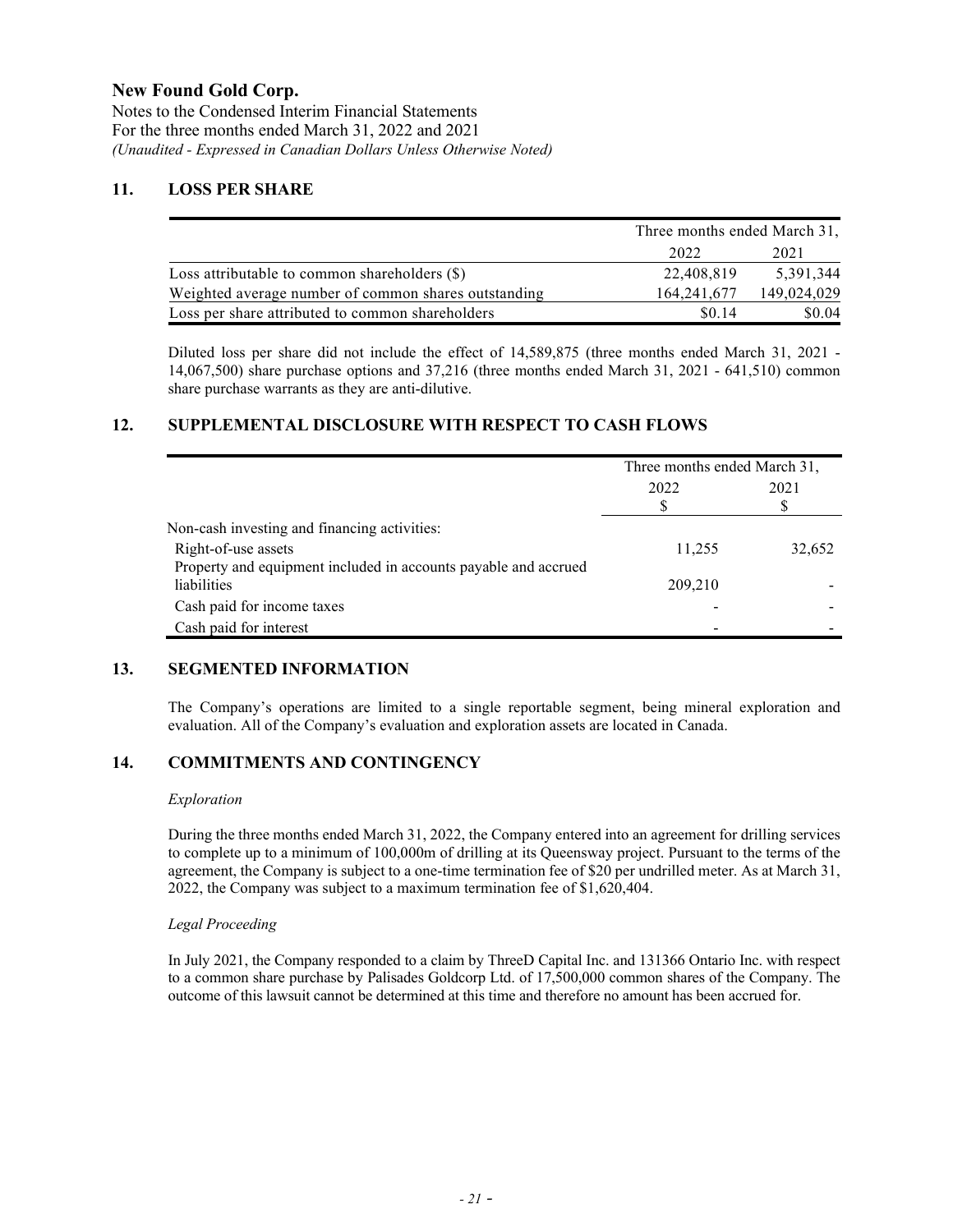Notes to the Condensed Interim Financial Statements For the three months ended March 31, 2022 and 2021 *(Unaudited - Expressed in Canadian Dollars Unless Otherwise Noted)*

## **15. FINANCIAL INSTRUMENTS**

The Company thoroughly examines the various financial instrument risks to which it is exposed and assesses the impact and likelihood of those risks. These risks may include credit risk, liquidity risk, currency risk, and interest rate risk. Where material, these risks are reviewed and monitored by the Board of Directors.

### **(a) Fair Values**

Financial assets and liabilities measured at fair value are recognized according to a fair value hierarchy that prioritizes the inputs to valuation techniques used to measure fair value. The hierarchy gives the highest priority to unadjusted quoted prices in active markets for identical assets and liabilities and the lowest priority to unobservable inputs. The three levels of fair value hierarchy are as follows:

- Level 1 Unadjusted quoted prices in active markets that are accessible at the measurement date for identical, unrestricted assets or liabilities.
- Level 2 Quoted prices in markets that are not active, or inputs that are observable, either directly or indirectly, for substantially the full term of the asset or liability.
- Level 3 Prices or valuation techniques that require inputs that are both significant to the fair value measurement and unobservable (supported by little or no market activity).

The Company's financial instruments measured at fair value are its investments, which include equities and warrants held. The fair value of equities held is determined using closing prices at the statement of financial position date with any unrealized gain or loss recognized in profit or loss. The Company's warrants held are not traded on an active exchange and are valued using the Black-Scholes option pricing model using assumptions including risk-free interest rate, expected dividend yield, expected volatility and expected remaining life of the warrant which are supported by observable market conditions and as such are classified within level 2 of the fair value hierarchy.

The carrying values of other financial instruments, including cash, deposits and amounts receivable, and accounts payable approximate their fair values due to the short-term maturity of these financial instruments.

|                            |                 | Level 1    | Level 2    | Level 3 | Total<br>S |
|----------------------------|-----------------|------------|------------|---------|------------|
| Recurring measurements     | Carrying amount |            | Fair value |         |            |
| Investments, at fair value |                 |            |            |         |            |
| March 31, 2022             | 21,687,859      | 19,582,770 | 1,605,089  | 500,000 | 21,687,859 |
| December 31, 2021          | 31,942,458      | 28,078,556 | 3,363,902  | 500,000 | 31.942.458 |

There was no movement between levels during the three months ended March 31, 2022.

The following table represents the changes in fair value measurements of financial instruments classified as Level 3. Within Level 3, the Company includes private company investments which are not quoted on an active exchange. These financial instruments are measured at fair value utilizing non-observable market inputs.

|      | Balance at<br>January 1  | Additions                | Net Unrealized<br>Gains/Losses | Balance at<br>March 31   |
|------|--------------------------|--------------------------|--------------------------------|--------------------------|
|      |                          |                          |                                |                          |
| 2022 | 500,000                  | $\overline{\phantom{a}}$ | $\overline{\phantom{0}}$       | 500,000                  |
| 2021 | $\overline{\phantom{a}}$ | $\sim$                   | $\overline{\phantom{0}}$       | $\overline{\phantom{a}}$ |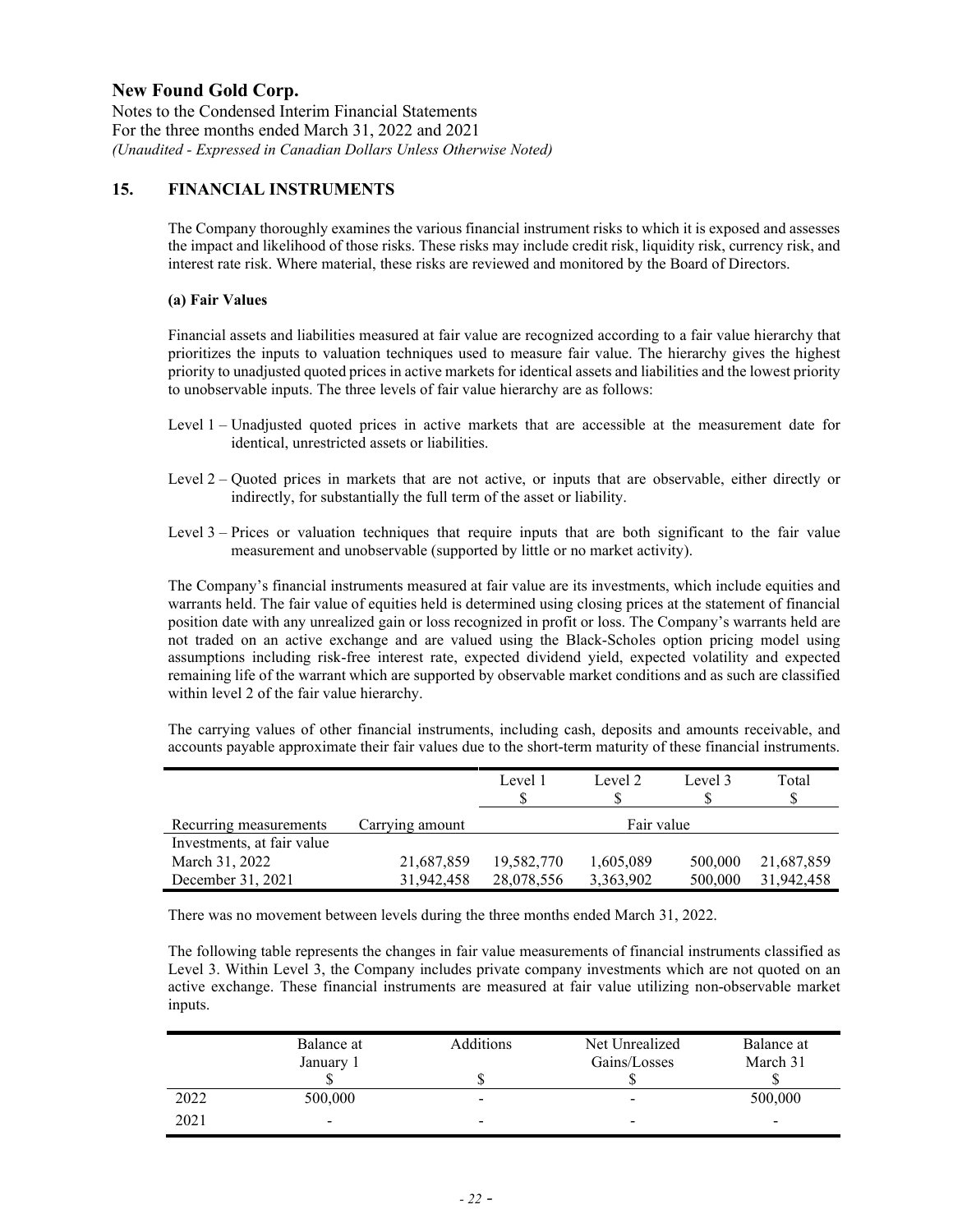Notes to the Condensed Interim Financial Statements For the three months ended March 31, 2022 and 2021 *(Unaudited - Expressed in Canadian Dollars Unless Otherwise Noted)*

## **15. FINANCIAL INSTRUMENTS** (continued)

The balance at December 31, 2021 and March 31, 2022 relates to the investment in shares of Long Range (Note 5(i)). Long Range is a private company without observable market prices for its common shares and is measured at its estimated fair value based on valuation techniques that use inputs derived by management. The key assumptions used in the valuation of this investment include, but are not limited to, the value at which a recent financing was completed by the investee, company-specific information, review of adjusted net book values, liquidation analysis, trends in general market conditions, share performance of comparable publicly-traded companies and a strategic review. There has been no change in the estimated fair value of this investment and it has been estimated at \$500,000 at March 31, 2022.

### **(b) Financial Instrument Risk Exposure**

### *Credit risk*

Credit risk is the risk that one party to a financial instrument will fail to discharge an obligation and cause the other party to incur a financial loss. The Company does not have financial instruments that potentially subject the Company to credit risk. Overall, the Company's credit risk has not changed significantly from the prior year. Sales taxes recoverable are due from the Canada Revenue Agency and the Company places its cash with financial institutions with high credit ratings, therefore in management's judgment, credit risk is low.

There have been no changes in management's methods for managing credit risk during the three months ended March 31, 2022 and 2021.

### *Liquidity risk*

Liquidity risk is the risk that the Company will not be able to meet its financial obligations as they fall due. The Company has in place a planning and budgeting process to help determine the funds required to ensure the Company has the appropriate liquidity to meet its operating and growth objectives. The Company has historically relied on issuance of shares to fund exploration programs and may require doing so again in the future. As at March 31, 2022, the Company has total liabilities of \$22,909,023 and cash of \$84,713,594 which is available to discharge these liabilities (December 31, 2021 – total liabilities of \$25,403,246 and cash of \$100,484,576). Accordingly, in management's judgment, liquidity risk is low.

There have been no changes in management's methods for managing liquidity risk since December 31, 2021.

## *Market risk*

#### *(i) Currency risk*

Financial instruments that impact the Company's net earnings or other comprehensive income due to currency fluctuation include cash accounts denominated in US dollars. Fluctuations in the exchange rate between the US dollar and the Canadian dollar at March 31, 2022 would not have a material impact on the Company's net earnings and other comprehensive income.

#### *(ii) Interest rate risk*

Interest rate risk is the risk that the fair value of future cash flows of a financial instrument will fluctuate due to changes in market interest rates. As the Company deposits its short-term investments into fixed rate guaranteed investment certificates with one-year maturities or less, the Company is not exposed to interest rate risk.